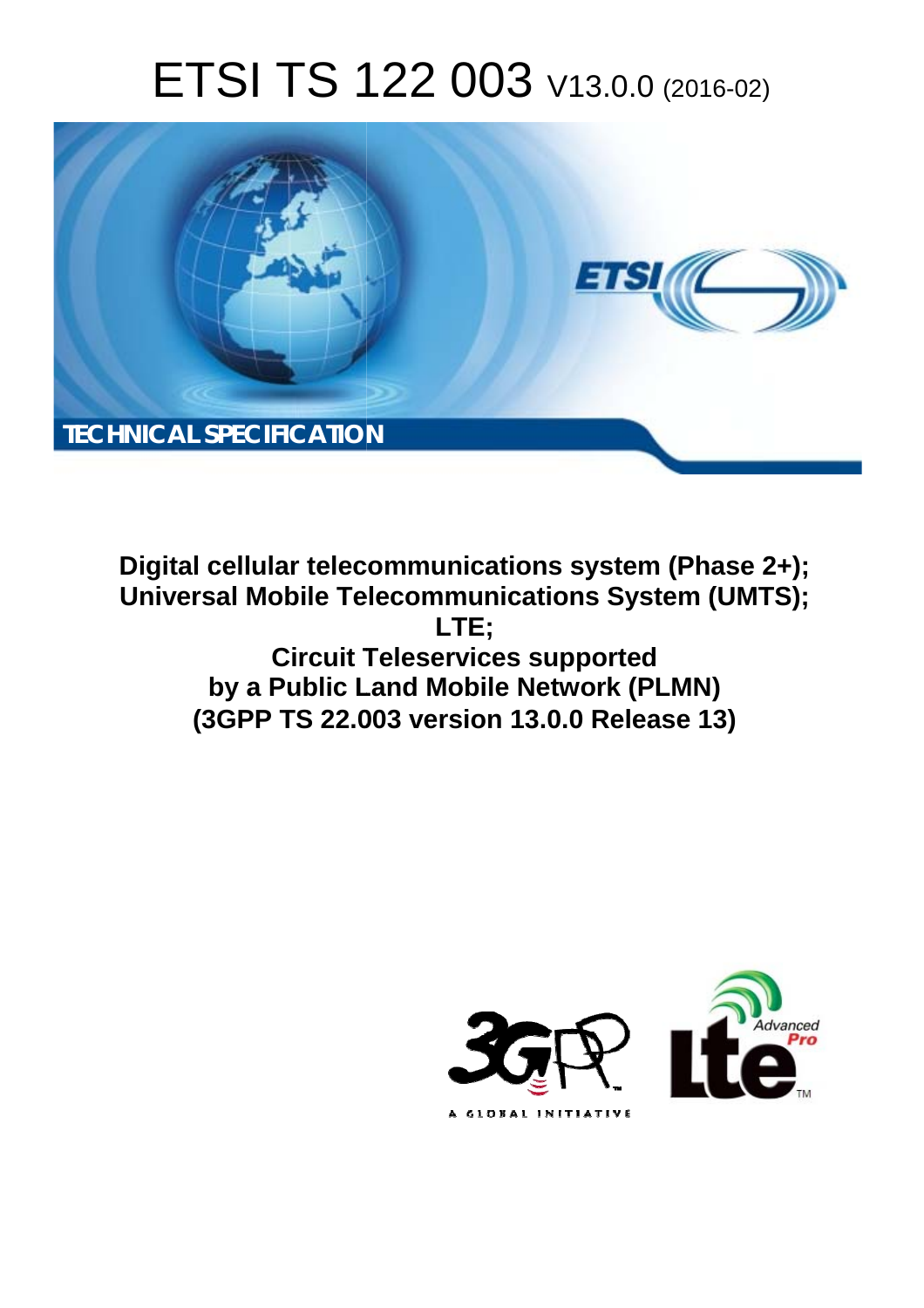Reference RTS/TSGS-0122003vd00

> Keywords GSM,LTE,UMTS

#### *ETSI*

#### 650 Route des Lucioles F-06921 Sophia Antipolis Cedex - FRANCE

Tel.: +33 4 92 94 42 00 Fax: +33 4 93 65 47 16

Siret N° 348 623 562 00017 - NAF 742 C Association à but non lucratif enregistrée à la Sous-Préfecture de Grasse (06) N° 7803/88

#### *Important notice*

The present document can be downloaded from: <http://www.etsi.org/standards-search>

The present document may be made available in electronic versions and/or in print. The content of any electronic and/or print versions of the present document shall not be modified without the prior written authorization of ETSI. In case of any existing or perceived difference in contents between such versions and/or in print, the only prevailing document is the print of the Portable Document Format (PDF) version kept on a specific network drive within ETSI Secretariat.

Users of the present document should be aware that the document may be subject to revision or change of status. Information on the current status of this and other ETSI documents is available at <http://portal.etsi.org/tb/status/status.asp>

If you find errors in the present document, please send your comment to one of the following services: <https://portal.etsi.org/People/CommiteeSupportStaff.aspx>

#### *Copyright Notification*

No part may be reproduced or utilized in any form or by any means, electronic or mechanical, including photocopying and microfilm except as authorized by written permission of ETSI.

The content of the PDF version shall not be modified without the written authorization of ETSI. The copyright and the foregoing restriction extend to reproduction in all media.

> © European Telecommunications Standards Institute 2016. All rights reserved.

**DECT**TM, **PLUGTESTS**TM, **UMTS**TM and the ETSI logo are Trade Marks of ETSI registered for the benefit of its Members. **3GPP**TM and **LTE**™ are Trade Marks of ETSI registered for the benefit of its Members and of the 3GPP Organizational Partners.

**GSM**® and the GSM logo are Trade Marks registered and owned by the GSM Association.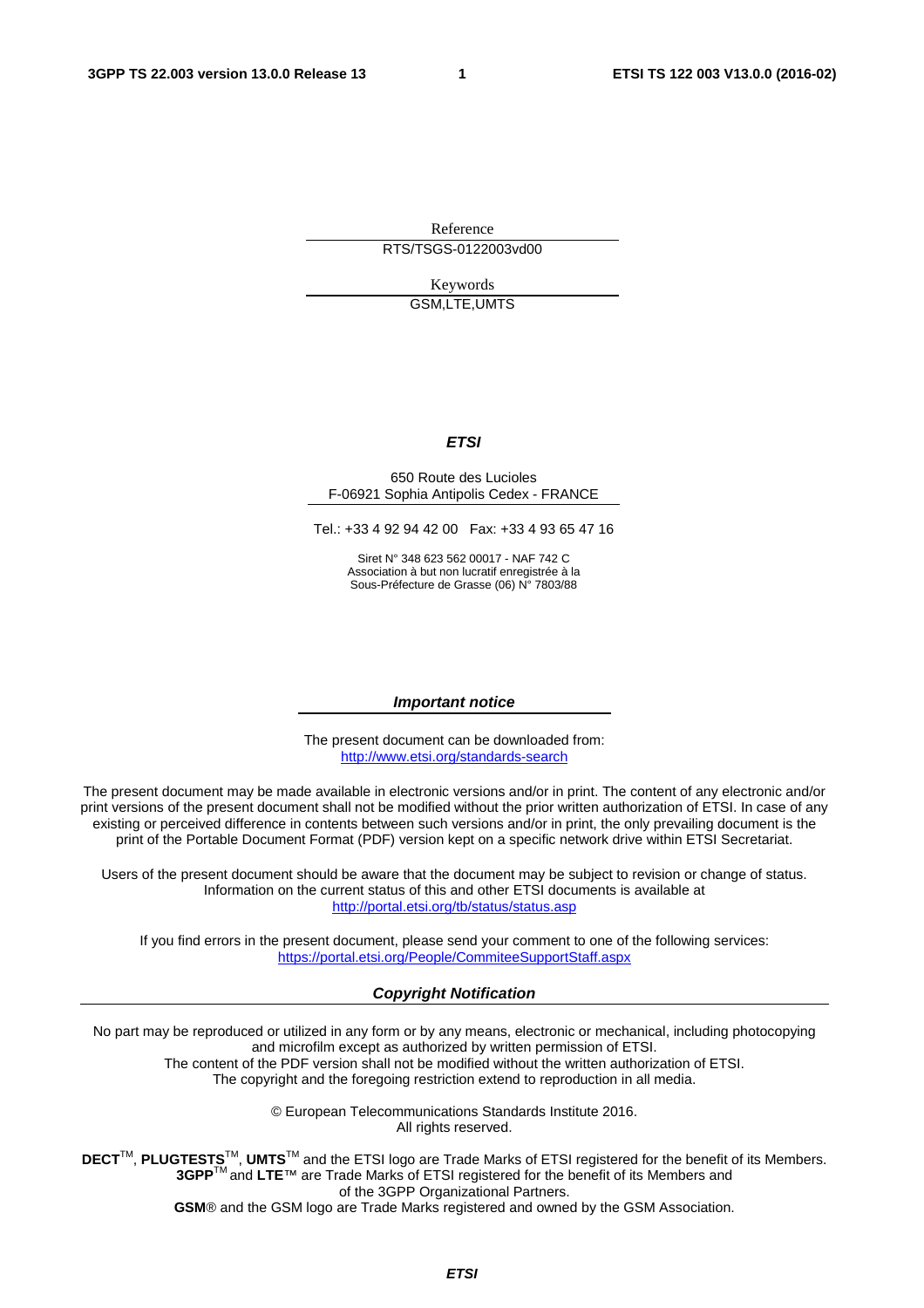### Intellectual Property Rights

IPRs essential or potentially essential to the present document may have been declared to ETSI. The information pertaining to these essential IPRs, if any, is publicly available for **ETSI members and non-members**, and can be found in ETSI SR 000 314: *"Intellectual Property Rights (IPRs); Essential, or potentially Essential, IPRs notified to ETSI in respect of ETSI standards"*, which is available from the ETSI Secretariat. Latest updates are available on the ETSI Web server [\(https://ipr.etsi.org/\)](https://ipr.etsi.org/).

Pursuant to the ETSI IPR Policy, no investigation, including IPR searches, has been carried out by ETSI. No guarantee can be given as to the existence of other IPRs not referenced in ETSI SR 000 314 (or the updates on the ETSI Web server) which are, or may be, or may become, essential to the present document.

### Foreword

This Technical Specification (TS) has been produced by ETSI 3rd Generation Partnership Project (3GPP).

The present document may refer to technical specifications or reports using their 3GPP identities, UMTS identities or GSM identities. These should be interpreted as being references to the corresponding ETSI deliverables.

The cross reference between GSM, UMTS, 3GPP and ETSI identities can be found under [http://webapp.etsi.org/key/queryform.asp.](http://webapp.etsi.org/key/queryform.asp)

## Modal verbs terminology

In the present document "**shall**", "**shall not**", "**should**", "**should not**", "**may**", "**need not**", "**will**", "**will not**", "**can**" and "**cannot**" are to be interpreted as described in clause 3.2 of the [ETSI Drafting Rules](http://portal.etsi.org/Help/editHelp!/Howtostart/ETSIDraftingRules.aspx) (Verbal forms for the expression of provisions).

"**must**" and "**must not**" are **NOT** allowed in ETSI deliverables except when used in direct citation.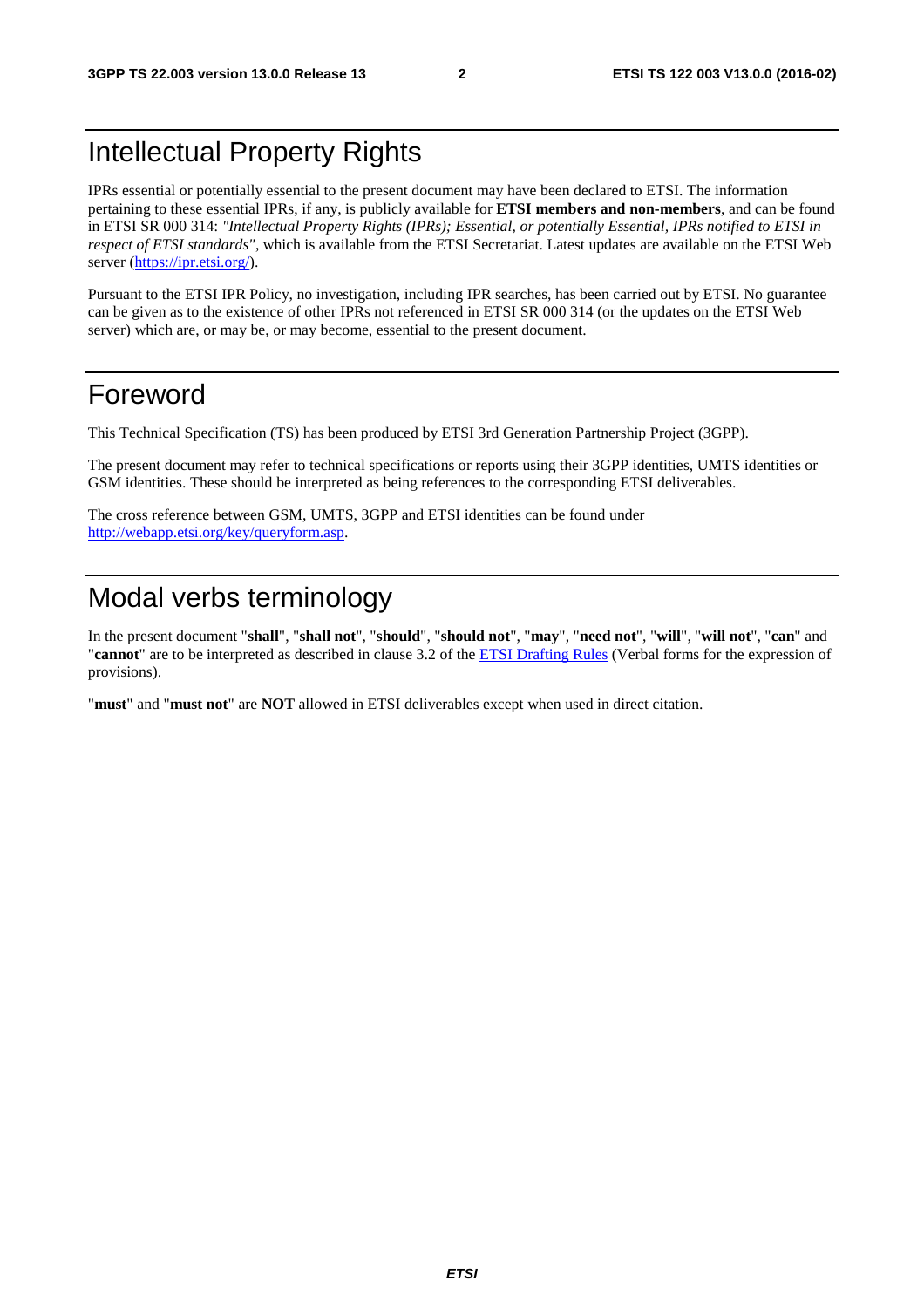$\mathbf{3}$ 

## Contents

| $\mathbf{0}$<br>0.1<br>0.2 |                               |  |
|----------------------------|-------------------------------|--|
| $\mathbf{1}$               |                               |  |
| 2                          |                               |  |
| 3                          |                               |  |
| $\overline{4}$             |                               |  |
| 5                          |                               |  |
|                            |                               |  |
|                            | <b>Annex A (normative):</b>   |  |
| A.1                        |                               |  |
| A.1.1                      |                               |  |
| A.1.2                      |                               |  |
| A.1.3                      |                               |  |
| A.1.3.1                    |                               |  |
| A.1.3.2                    |                               |  |
| A.1.3.3<br>A.1.3.4         |                               |  |
| A.1.4                      |                               |  |
| A.1.4                      |                               |  |
| A.1.5                      |                               |  |
| A.1.6                      |                               |  |
| A.1.7                      |                               |  |
|                            | <b>Annex B</b> (informative): |  |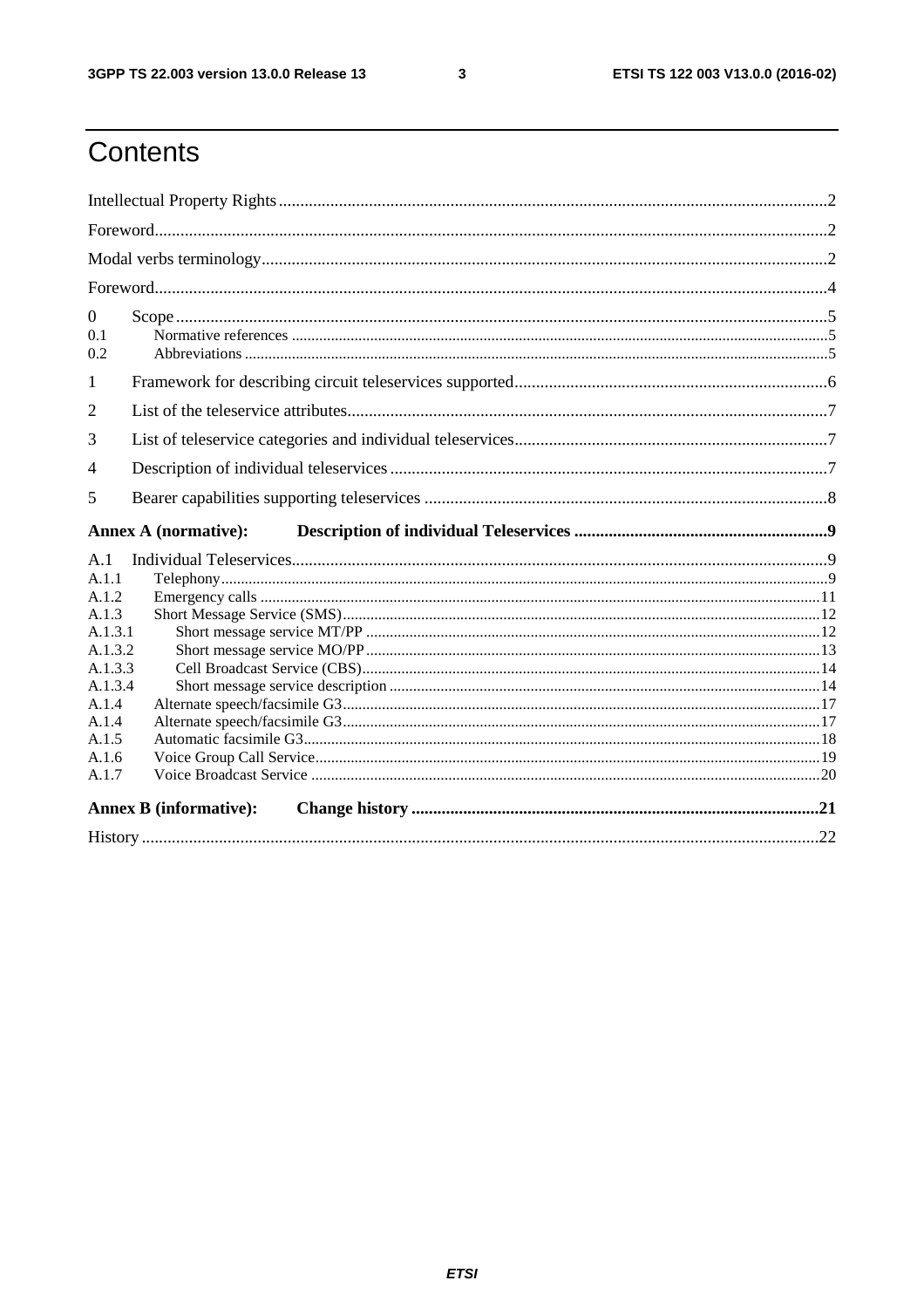### Foreword

This Technical Specification has been produced by the 3<sup>rd</sup> Generation Partnership Project (3GPP).

The contents of the present document are subject to continuing work within the TSG and may change following formal TSG approval. Should the TSG modify the contents of the present document, it will be re-released by the TSG with an identifying change of release date and an increase in version number as follows:

Version x.y.z

where:

- x the first digit:
	- 1 presented to TSG for information;
	- 2 presented to TSG for approval;
	- 3 or greater indicates TSG approved document under change control.
- y the second digit is incremented for all changes of substance, i.e. technical enhancements, corrections, updates, etc.
- z the third digit is incremented when editorial only changes have been incorporated in the document.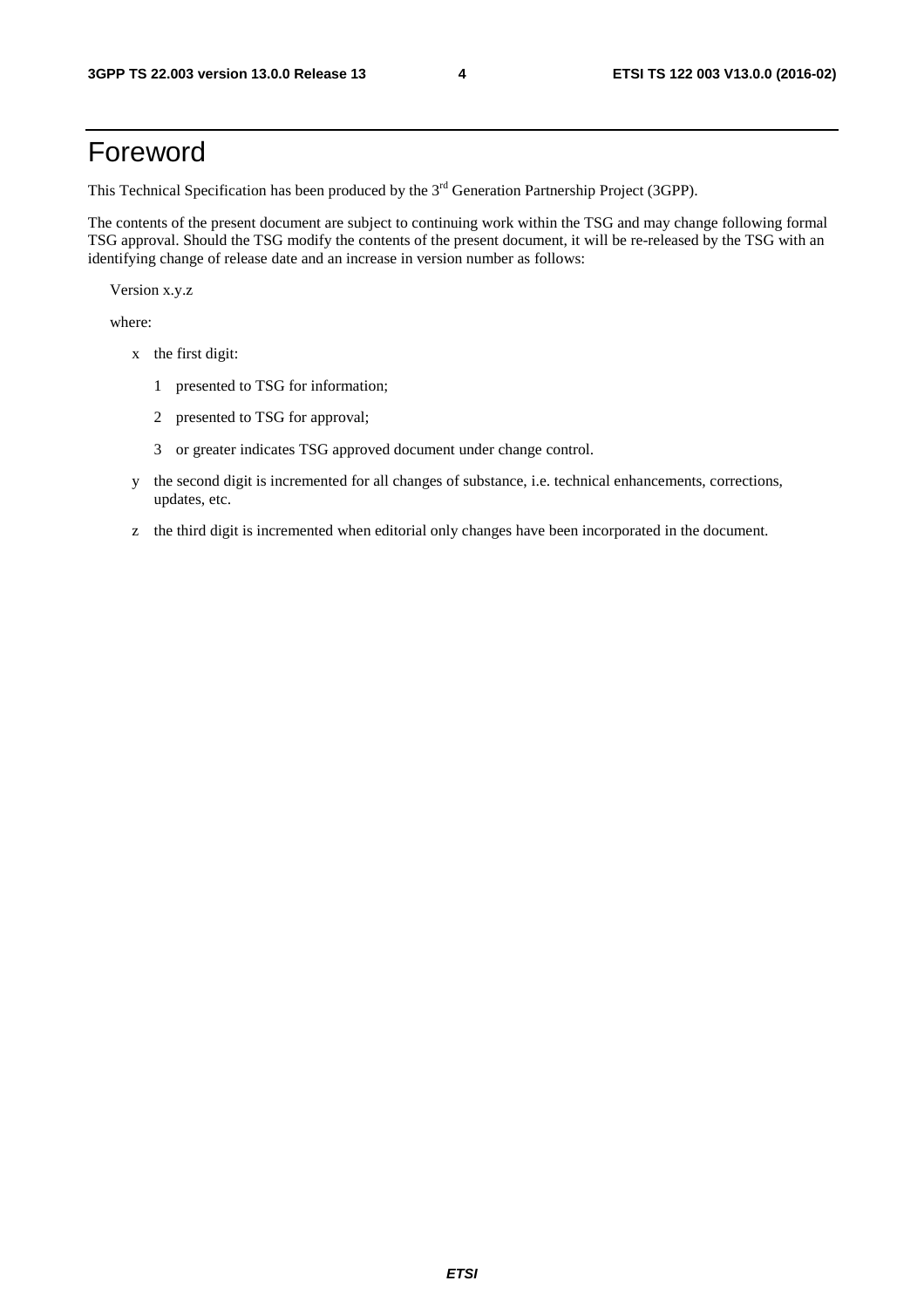### 0 Scope

This Technical Specification (TS) describes and defines a recommended set of Circuit Teleservices to be supported by a PLMN in connection with other networks as a basis for defining the network capabilities required.

### 0.1 Normative references

The following documents contain provisions which, through reference in this text, constitute provisions of the present document.

- References are either specific (identified by date of publication, edition number, version number, etc.) or non-specific.
- For a specific reference, subsequent revisions do not apply.
- For a non-specific reference, the latest version applies. In the case of a reference to a 3GPP document (including a GSM document), a non-specific reference implicitly refers to the latest version of that document *in the same Release as the present document*.
- [1] 3GPP TR 21.905: "Vocabulary for 3GPP Specifications"
- [2] 3GPP TS 22.001: " Principles of circuit telecommunication services supported by a Public Land Mobile Network (PLMN)".
- [3] 3GPP TS 22.002: "Circuit Bearer Services (BS) supported by a Public Land Mobile Network (PLMN)".
- [4] 3GPP TS 22.004: " General on supplementary services".
- [5] 3GPP TS42.068 : "Voice Group Call Service (VGCS) Stage 1".
- [6] 3GPP TS 42.069 : "Voice Broadcast Service (VBS) Stage 1".
- [7] 3GPP TS 23.040: " Technical realization of the Short Message Service (SMS) Point-to-Point (PP)".
- [8] 3GPP TS 23.041 : " Technical realization of Short Message Service Cell Broadcast (SMSCB)".
- [9] 3GPP TS 24.008: "Mobile radio interface layer 3 specification".
- [10] 3GPP TS 27.001 : " General on Terminal Adaptation Functions (TAF) for Mobile Stations (MS)".
- [11] 3GPP TS 27.005: " Use of Data Terminal Equipment Data Circuit terminating Equipment (DTE DCE) interface for Short Message Service (SMS) and Cell Broadcast Service (CBS)".
- [12] ITU-T Recommendation T.4: "Standardization of group 3 facsimile apparatus for document transmission".
- [13] ITU-T Recommendation T.30: "Procedures for document facsimile transmission in the general switched telephone network".
- [14] 3GPP TS 22.101: "Service Principles".

### 0.2 Abbreviations

Abbreviations used in this TS are listed in 3GPP TR 21.905[1].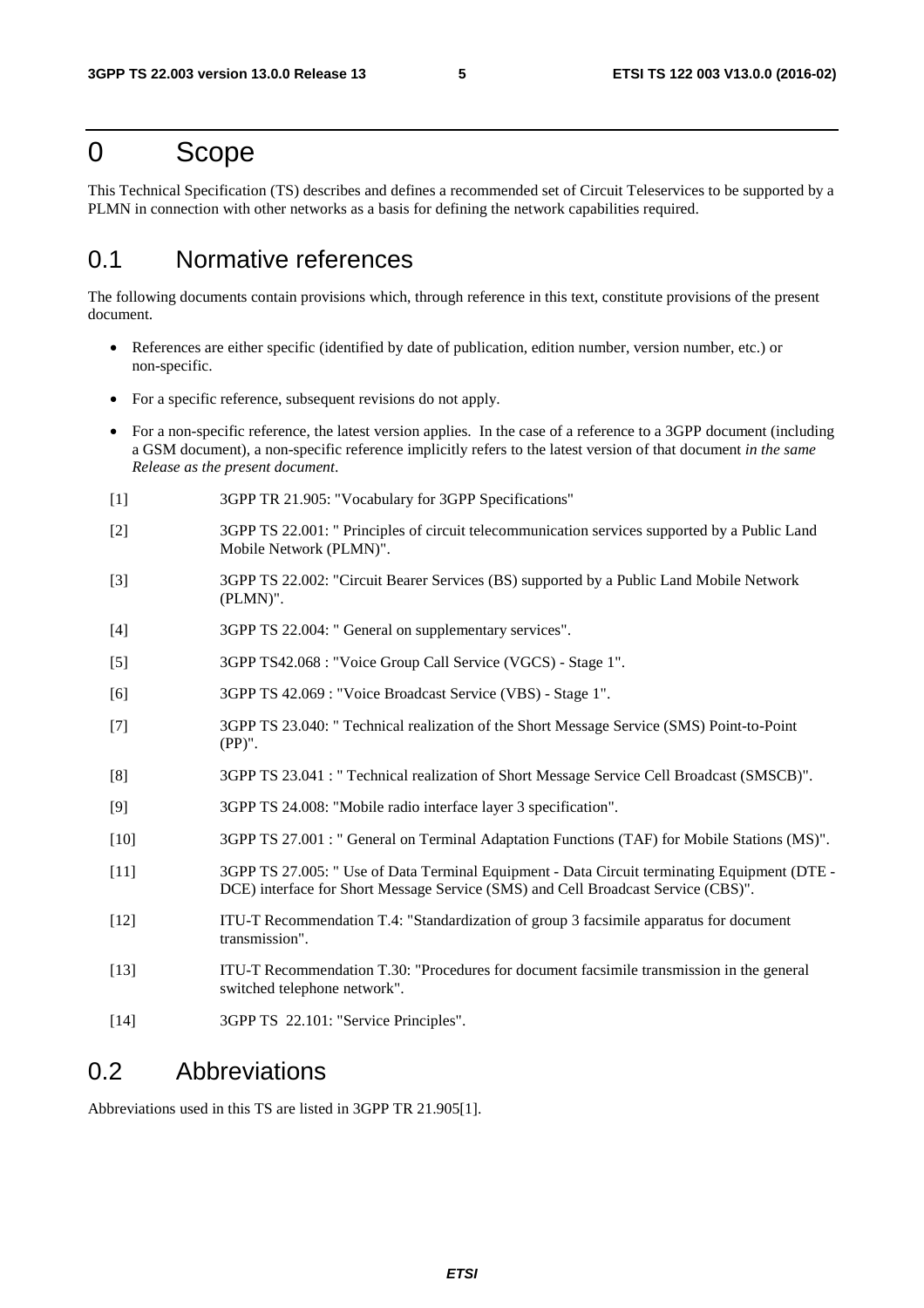## 1 Framework for describing circuit teleservices supported

Teleservices supported by a PLMN are described by a number of attributes which are intended to be largely independent.

These attributes are described and defined in specification 3GPP TS 22.001 [2].

They are grouped into three categories:

- High layer attributes;
- Low layer attributes (describing the Bearer capabilities which support the Teleservice).
	- information transfer attributes;
	- access attributes.
- General attributes.

Figure 1 shows the relationship between the different categories of services attributes, and their scope within a Teleservice.



NOTE 1: A transit network may not exist.

NOTE 2: Communication may be established from both ends in principle.

**Figure 1: Relationship between the categories of services attributes and their scope within a Teleservice**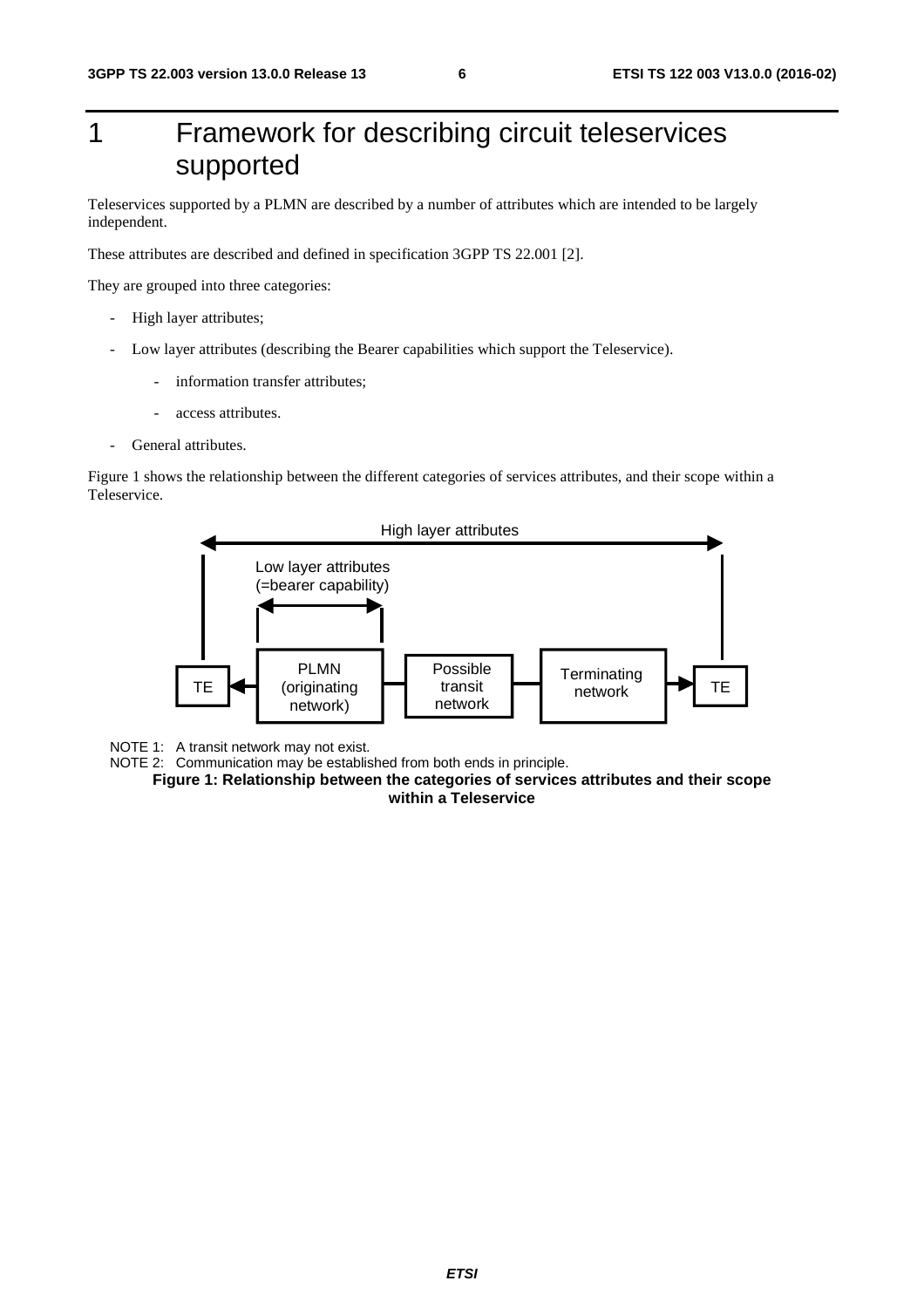## 2 List of the teleservice attributes

Table 1 gives the list of the attributes. For the definitions and possible values of these attributes, see 3GPP TS 22.001 [2].

| High layer capabilities                    | 1.1 Type of user information                 | Dominant Teleservice attribute category |
|--------------------------------------------|----------------------------------------------|-----------------------------------------|
|                                            | 1.2 Layer 4 protocol functions               |                                         |
|                                            | 1.3 Layer 5                                  | Secondary attributes                    |
|                                            | "<br>11<br>1.4 Layer 6                       | $^{\prime}$                             |
|                                            | "<br>11<br>1.5 Layer 7                       |                                         |
| Low layer capabilities<br>2.               | Information transfer<br>2.1                  | $^{\prime\prime}$                       |
| (describing the Bearer<br>capability which | Information transfer capabilities<br>2.1.1   | $^{\prime}$                             |
| supports the<br>Teleservice)               | Information transfer mode<br>2.1.2           | $\mathbf{H}$<br>$\pmb{\mathsf{H}}$      |
|                                            | Information transfer rate<br>2.1.3           | Individual services (in the category)   |
|                                            | 2.1.4<br>Structure                           |                                         |
|                                            | Establishment of communication<br>2.1.5      |                                         |
|                                            | Communication configuration<br>2.1.6         |                                         |
|                                            | 2.1.7<br>Symmetry                            |                                         |
|                                            | Access (3GPP TS 22.001)<br>$2.2\,$           | Qualifying attributes                   |
|                                            | Signalling access<br>2.2.1                   | $^{\prime\prime}$                       |
|                                            | Information access<br>2.2.2                  | $^{\prime\prime}$                       |
|                                            | 2.3<br>Interworking                          | $\pmb{\mathsf{H}}$                      |
|                                            | Terminating network type<br>2.3.1            | $\pmb{\mathsf{H}}$<br>п                 |
|                                            | 2.3.2<br>National/international interworking | Further specify the individual services |
|                                            | Interface of terminal equipment<br>2.3.3     |                                         |
|                                            |                                              |                                         |
| General<br>3.                              | 3.1 Supplementary services provided          |                                         |
|                                            | 3.2 Quality of service                       |                                         |
|                                            | 3.3 Operational and commercial               |                                         |

#### **Table 1: List of Teleservice attributes**

3 List of teleservice categories and individual teleservices

Table 2 presents a list of all Teleservices categories and of individual Teleservices and the associated dominant and secondary attributes.

## 4 Description of individual teleservices

The annex contains a data sheet per Teleservice with all attributes and comments.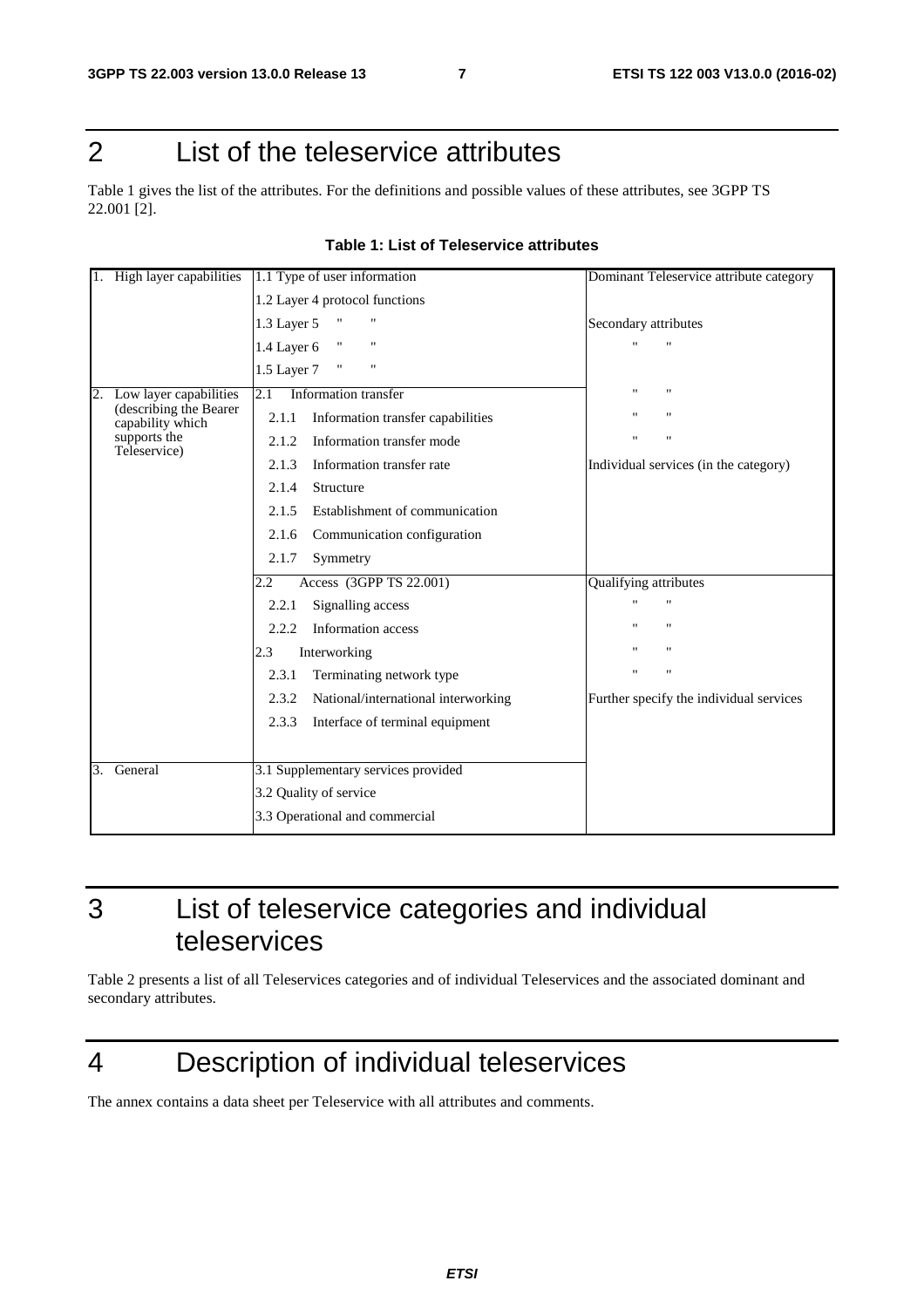## 5 Bearer capabilities supporting teleservices

According to specification 3GPP TS 22.001 [2] the Bearer Capability defines the technical features of a Teleservice as they appear to the user at the customer access point or an appropriate interface of a fixed network. The Bearer Capability is characterized by information transfer, access and interworking attributes. The same set of attributes as for a Bearer Service is used. A Bearer Capability is associated with every Teleservice.

| <b>Dominant</b><br>Category of<br>teleservice<br>attribute   |                      |               | <b>Individual Teleservice</b> |                                        |                 |  |  |
|--------------------------------------------------------------|----------------------|---------------|-------------------------------|----------------------------------------|-----------------|--|--|
| Type of user<br>in-formation                                 | No                   | Name          | No                            | Name                                   |                 |  |  |
|                                                              |                      |               |                               |                                        |                 |  |  |
| Speech                                                       |                      | Speech        | 11                            | Felephony                              |                 |  |  |
|                                                              |                      | trans-mission | 12                            | Emergency Calls                        |                 |  |  |
| Short                                                        | 2                    | Short         | Short message MT/PP<br>21     |                                        |                 |  |  |
| message                                                      |                      | message       | 22                            | Short message MO/PP                    |                 |  |  |
|                                                              |                      | service       | 23                            | <b>Cell Broadcast Service</b>          |                 |  |  |
| Facsimile                                                    | 6                    | Facsimile     | 61                            | Alternate speech and facsimile group 3 | ┯               |  |  |
|                                                              |                      | trans -       |                               |                                        | NT <sup>2</sup> |  |  |
|                                                              |                      | mission       | 62                            | Automatic Facsimile group 3            | $\mathsf{T}^1$  |  |  |
|                                                              |                      |               |                               |                                        | $NT^2$          |  |  |
| 9<br>Voice Group<br>91<br>Voice Group Call Service<br>Speech |                      |               |                               |                                        |                 |  |  |
|                                                              | service <sup>3</sup> |               | 92                            | Voice Broadcast Service                |                 |  |  |

Note 1: The transparent facsimile services apply to GERAN A/Gb mode of operation only.

Note 2: The non-transparent facsimile services apply to UTRAN only.

Note 3: The Voice Group Services, TS 91 and TS 92 apply to GERAN A/Gb mode of operation only.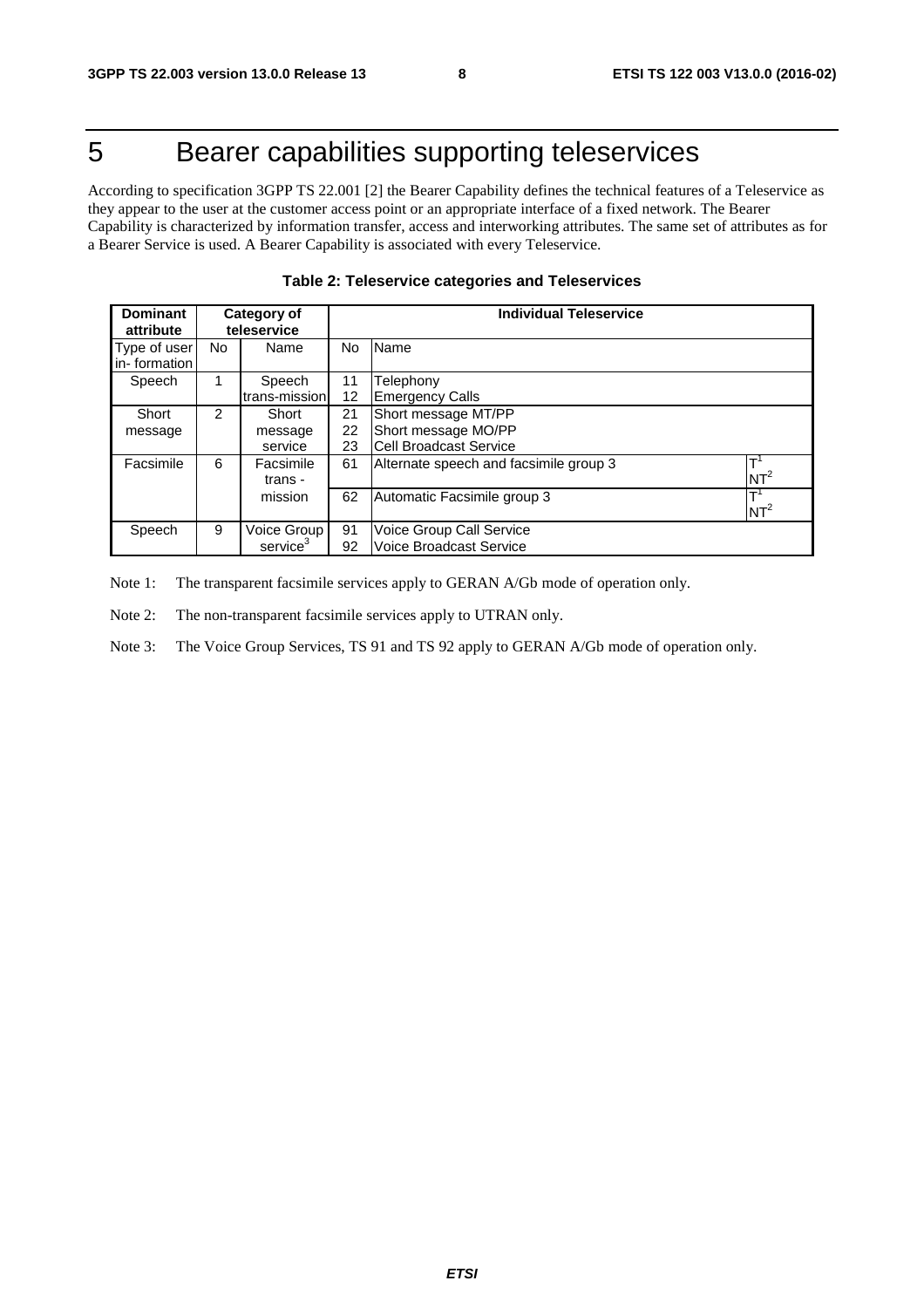## Annex A (normative): Description of individual Teleservices

NOTE 1: Within the PLMN the "Information transfer rate" attribute is not indicated.

## A.1 Individual Teleservices

### A.1.1 Telephony

|              |            | Teleservice 11, Telephony |                                       |           |                                 |                       |           |  |
|--------------|------------|---------------------------|---------------------------------------|-----------|---------------------------------|-----------------------|-----------|--|
|              | 1.         |                           | 1.1 Type or user information          |           | speech                          |                       |           |  |
| A            | <b>HLC</b> |                           | 1.2 Layer 4 protocol functions        |           |                                 |                       |           |  |
| T            |            |                           | 1.3 Layer 5 protocol functions        |           |                                 |                       |           |  |
| T            |            |                           | 1.4 Layer 6 protocol functions        |           |                                 |                       |           |  |
| $\mathbb{R}$ |            |                           | 1.5 Layer 7 protocol functions        |           |                                 |                       |           |  |
| I            | 2.         | 2.1                       | 2.1.1 Information transfer capability |           | speech (digital representation) |                       |           |  |
| B            | <b>LLC</b> |                           | 2.1.2 Information transfer mode       |           | circuit                         |                       |           |  |
| U            |            | Inform                    | 2.1.3 Information transfer rate       |           | not applicable                  |                       |           |  |
| T            |            | transfer                  | 2.1.4 Structure                       |           | not applicable                  |                       |           |  |
| E            |            |                           | 2.1.5 Establishment of connection     |           | demand MO MT                    |                       |           |  |
| S            |            |                           | 2.1.6 Communication configuration     |           | point-to-point                  |                       |           |  |
|              |            |                           | 2.1.7 Symmetry                        |           | bidirectional symmetry          |                       |           |  |
|              |            | 2.2                       | 2.2.1 Signalling access               |           | manual                          |                       |           |  |
|              |            | Access                    | 2.2.2 Information access              | rate      | full rate/half rate             |                       |           |  |
|              |            | at UE                     | (3GPP TS 22.001)                      | interface |                                 |                       |           |  |
|              |            | 2.3                       | 2.3.1 Visible network type            |           | PSTN/ISDN/-PLMN                 |                       |           |  |
|              |            | Inter-                    | 2.3.2 National/Internat. interworking |           | international/national          |                       |           |  |
|              |            | working                   | 2.3.3 Interface of TE to terminating  |           | 2 wire, analogue                | 4 wire<br>$S$ (B+B+D) | <b>ME</b> |  |
|              | 3.         |                           | 3.1 Supplementary service provided    |           | 3GPP TS 22.004                  |                       |           |  |
|              | Gen        | 3.2 Quality of service    |                                       |           |                                 |                       |           |  |

Comments:

 This service provides the transmission of speech information and audible signalling tones of the PSTN/ISDN. In the PLMN and the fixed network processing technique appropriate for speech such as analogue transmission, echo cancellation and low bit rate voice encoding may be used. Hence, bit integrity is not assured.

- 1) Transparency for telephone signalling tones is provided.
- 2) Transparency for voice band facsimile signals is not mandatory. (Appropriate bearer services see 3GPP TS 22.002 [3].)
- 3) Transparency for end to end speech encryption is not mandatory. If a user needs to apply this technique an appropriate bearer service (3GPP TS 22.002 [3]) can be used.
- 4) Transmission of DTMF is provided in the mobile to fixed direction (e.g. for controlling voice mail boxes) during any time of an established call.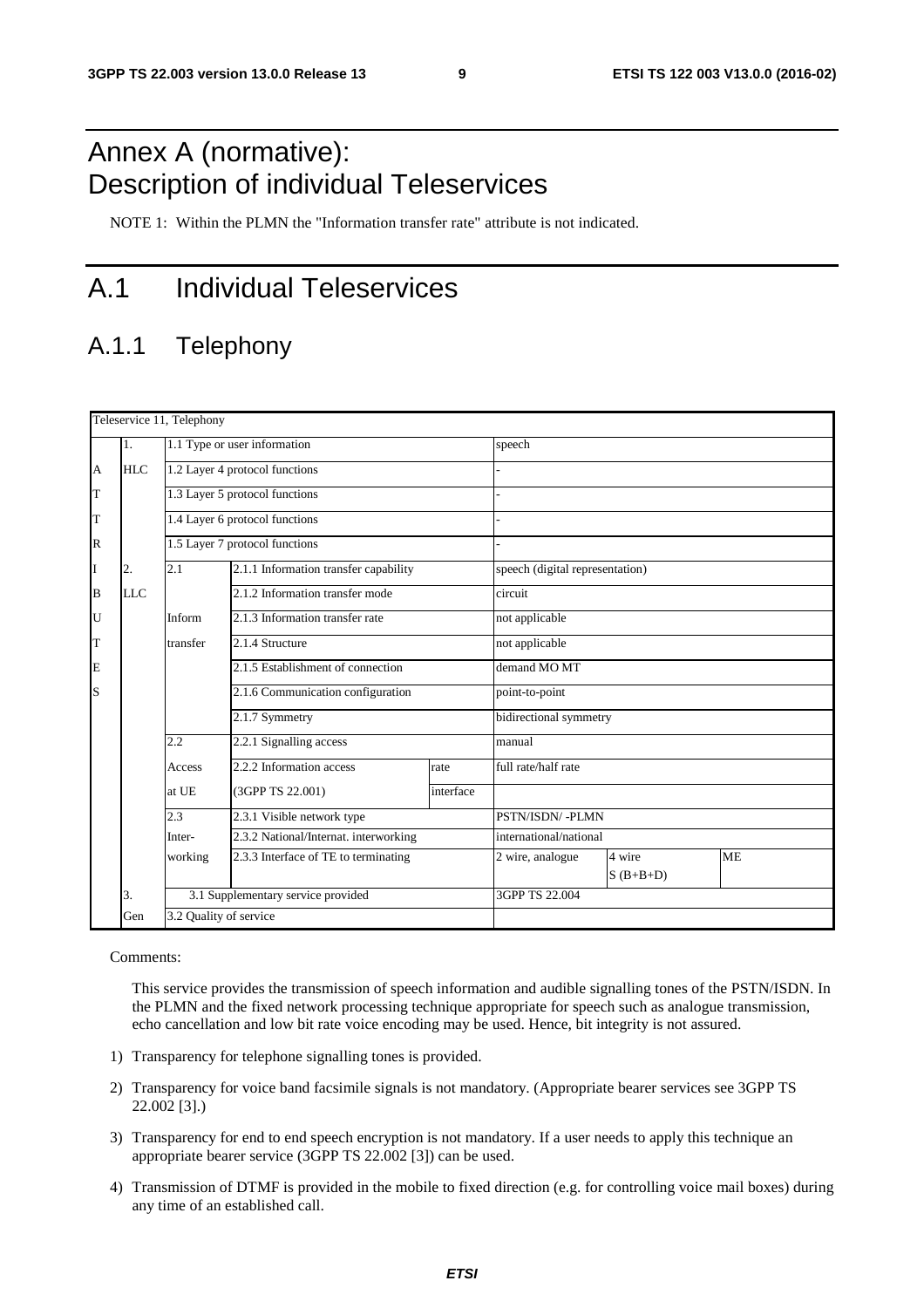- 5) In A/Gb mode of operation (GERAN) speech teleservices may be provided using the Full Rate (full rate, version 1), Enhanced Full Rate (full rate, version 2), Half Rate (half rate, version 1), Adaptive Multirate (AMR) or Wideband Adaptive Multirate (AMR-WB) speech codecs. The default speech codec to provide speech service in this case is Full Rate.
- 6) In UTRAN operation speech teleservices may be provided using the Adaptive Multirate (AMR) or Wideband Adaptive Multirate (AMR-WB) speech codecs. The default speech codec to provide speech service in this case is AMR.
- 7) In GERAN Iu mode of operation speech teleservices may be provided using the Adaptive Multirate (AMR) or Wideband Adaptive Multirate (AMR-WB) or Enhanced Full Rate (EFR) speech codecs. Both the Narrow Band AMR codec family (Full Rate AMR and Half Rate AMR) and the EFR codec shall be supported by the UE. The network shall either support at least the AMR or the EFR codec.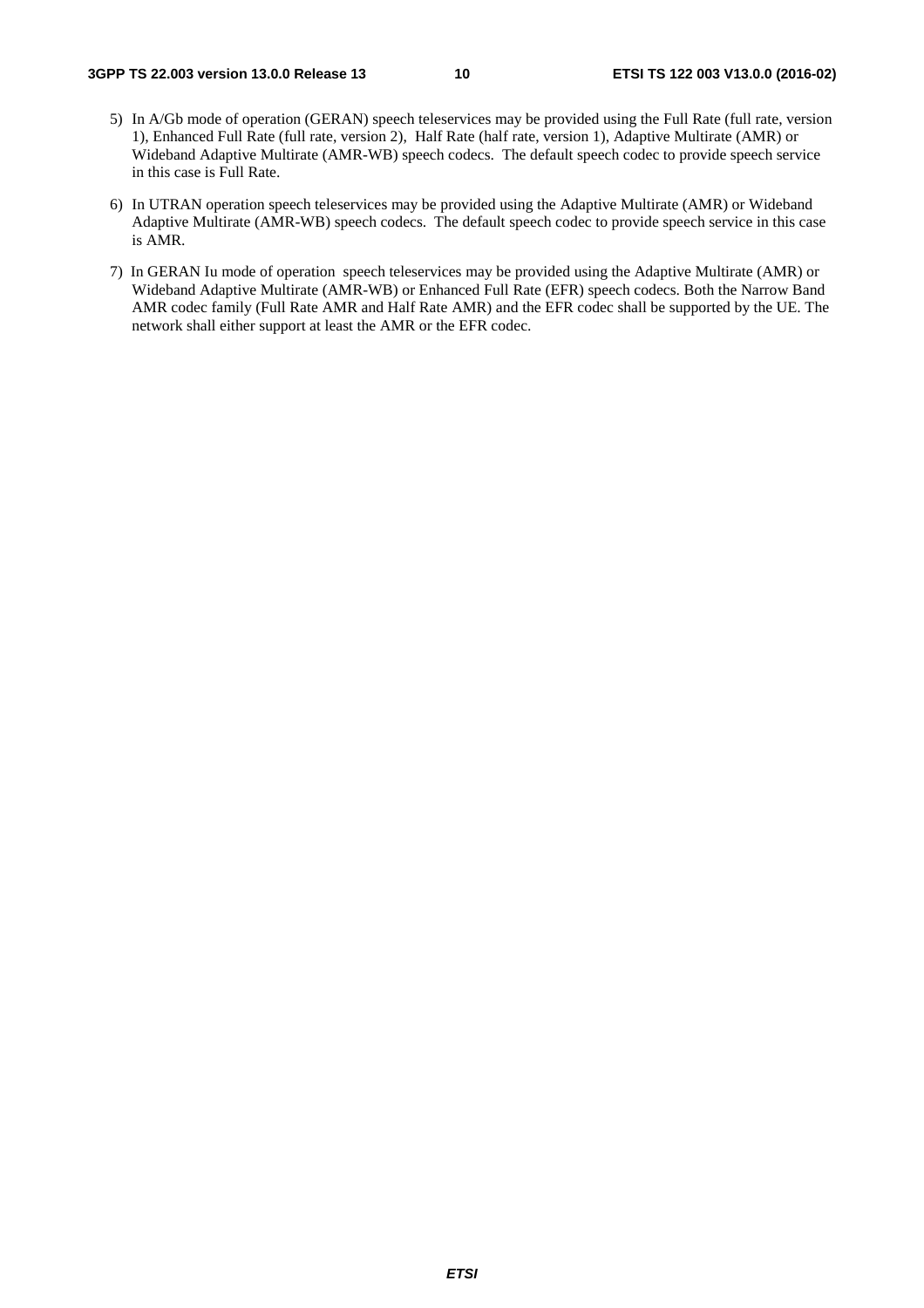### A.1.2 Emergency calls

|   | 1.         |                        |                                            |           |                                                                                                                            |                                                                  |  |
|---|------------|------------------------|--------------------------------------------|-----------|----------------------------------------------------------------------------------------------------------------------------|------------------------------------------------------------------|--|
|   |            |                        | 1.1 Type or user information               |           | speech (with or without additional emergency related data)                                                                 |                                                                  |  |
| A | <b>HLC</b> |                        | 1.2 Layer 4 protocol functions             |           |                                                                                                                            |                                                                  |  |
| T |            |                        | 1.3 Layer 5 protocol functions             |           |                                                                                                                            |                                                                  |  |
| T |            |                        | 1.4 Layer 6 protocol functions             |           |                                                                                                                            |                                                                  |  |
| R |            |                        | 1.5 Layer 7 protocol functions             |           |                                                                                                                            |                                                                  |  |
| I | 2.         | 2.1                    | 2.1.1 Information transfer capability      |           | data)                                                                                                                      | speech (digital representation and may include emergency related |  |
| B | <b>LLC</b> |                        | 2.1.2 Information transfer mode            |           | circuit                                                                                                                    |                                                                  |  |
| U |            | Inform                 | 2.1.3 Information transfer rate            |           | not applicable for speech only call                                                                                        |                                                                  |  |
| T |            | transfer               | 2.1.4 Structure                            |           | not applicable                                                                                                             |                                                                  |  |
| E |            |                        | 2.1.5 Establishment of connection          |           | demand MO MT                                                                                                               |                                                                  |  |
| S |            |                        | 2.1.6 Communication configuration          |           | point-to-point                                                                                                             |                                                                  |  |
|   |            |                        | 2.1.7 Symmetry                             |           | bidirectional symmetry (when present the data component may be<br>a symmetric or an asymmetric bidirectional transmission) |                                                                  |  |
|   |            | 2.2                    | 2.2.1 Signalling access                    |           | manual                                                                                                                     |                                                                  |  |
|   |            | Access                 | 2.2.2 Information access                   | rate      | full rate/half rate                                                                                                        |                                                                  |  |
|   |            | at UE                  | (3GPP TS 22.001)                           | interface |                                                                                                                            |                                                                  |  |
|   |            | 2.3                    | 2.3.1 Visible network type                 |           | <b>PSTN</b>                                                                                                                | <b>ISDN</b>                                                      |  |
|   |            | Inter-                 | 2.3.2 National/Internat. interworking      |           | national                                                                                                                   |                                                                  |  |
|   |            | working                | 2.3.3 Interface of TE to terminating Ntwk. |           | 2 wire<br>4 wire                                                                                                           |                                                                  |  |
|   | 3.         |                        | 3.1 Supplementary service provided         |           | 3GPP TS 22.004 (see note 3)                                                                                                |                                                                  |  |
|   | Gen        | 3.2 Quality of service |                                            |           |                                                                                                                            |                                                                  |  |

- 1) A standardized access method throughout all PLMNs is mandatory. See 3GPP TS 22.101 [14] for further information on emergency call requirements.
- 2) It shall be an option of the network operator whether to accept emergency calls coming from user equipment which do not transmit an IMSI or a TMSI.
- 3) Emergency calls supersede all constraints imposed by supplementary services or user equipment features used for other Tele or Bearer services. The lock state of the UE is overridden by the SOS-procedure.
- 4) Emergency calls will be routed to the emergency services in accordance with national regulations.
- 5) In order to help identifying callers in cases of misuse databases in the PLMN may be accessed to retrieve the identity of the calling UE. When applicable, and subject to national regulations, the Public Safety Answering Point (PSAP) may use the related data sent in conjunction with the emergency call and provide this information to the lawful authorities.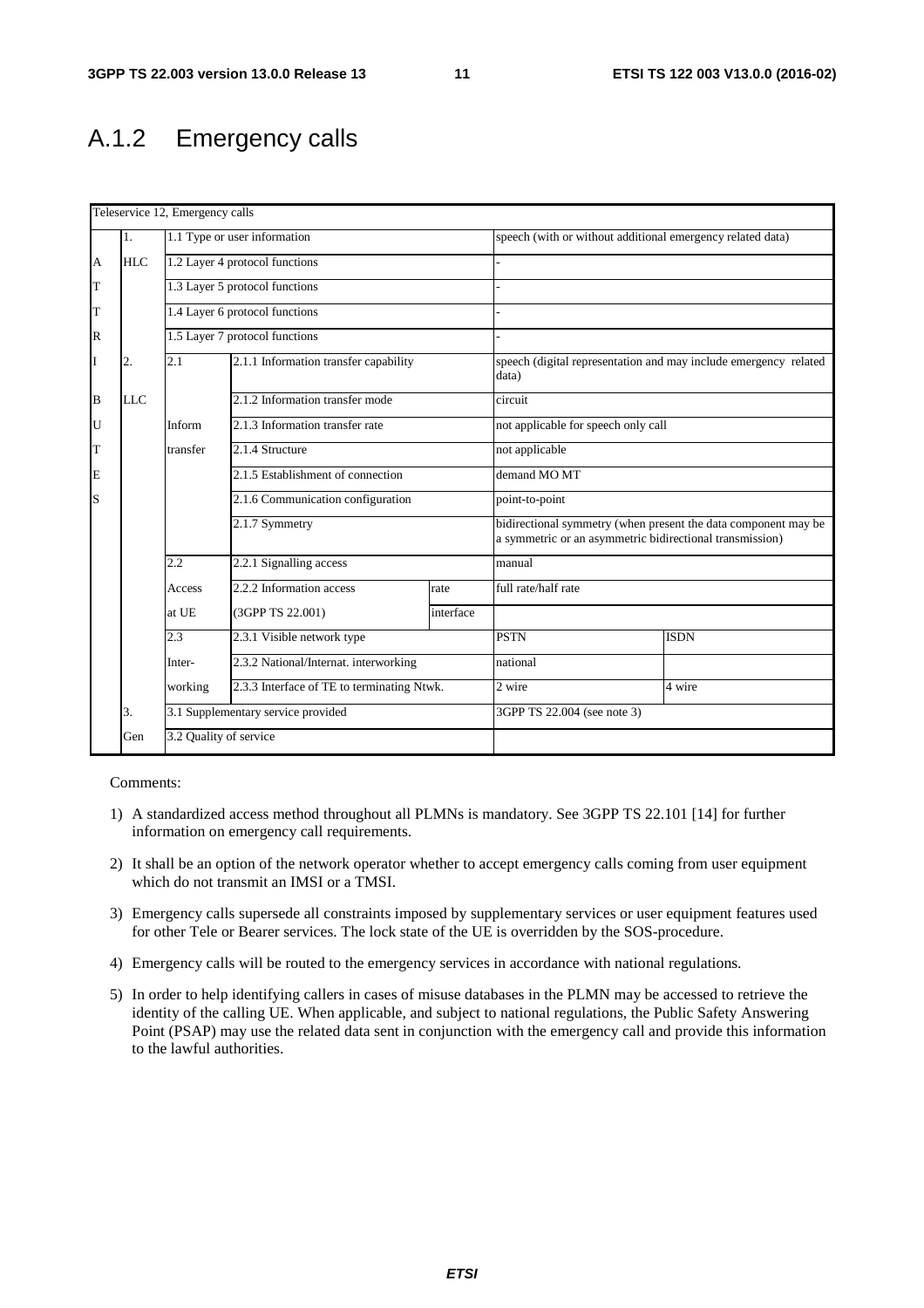### A.1.3 Short Message Service (SMS)

### A.1.3.1 Short message service MT/PP

|                |     |                                                                                                          | Teleservice 21, Short Message MT point-to-point 1), 2) |                   |                                      |  |
|----------------|-----|----------------------------------------------------------------------------------------------------------|--------------------------------------------------------|-------------------|--------------------------------------|--|
|                | 1.  |                                                                                                          | 1.1 Type or user information                           |                   | short message, $\leq 160$ characters |  |
| $\overline{A}$ |     |                                                                                                          | 1.2 Layer 4 protocol functions                         |                   |                                      |  |
| T              |     |                                                                                                          | 1.3 Layer 5 protocol functions                         |                   | see 3GPP TS23.040                    |  |
| $\mathbf T$    |     |                                                                                                          | 1.4 Layer 6 protocol functions                         |                   | see 3GPP TS 23.040                   |  |
| $\mathbb R$    |     |                                                                                                          | 1.5 Layer 7 protocol functions                         |                   | see 3GPP TS 23.040                   |  |
| I              | 2.  | 2.1                                                                                                      | 2.1.1 Information transfer capability                  |                   | not applicable                       |  |
| B              |     |                                                                                                          | 2.1.2 Information transfer mode                        |                   | not applicable                       |  |
| U              |     | Inform                                                                                                   | 2.1.3 Information transfer rate                        |                   | not applicable                       |  |
| T              |     | transfer                                                                                                 | 2.1.4 Structure                                        |                   | not applicable<br>not applicable     |  |
| E              |     |                                                                                                          | 2.1.5 Establishment of connection                      |                   |                                      |  |
| S              |     |                                                                                                          | 2.1.6 Communication configuration                      |                   | not applicable                       |  |
|                |     |                                                                                                          | 2.1.7 Symmetry                                         |                   | not applicable                       |  |
|                |     | 2.2                                                                                                      | 2.2.1 Signalling access                                |                   | see 3GPP TS 27.005                   |  |
|                |     | Access                                                                                                   | 2.2.2 Information access                               | rate              | not applicable                       |  |
|                |     | at UE                                                                                                    | (3GPP TS 22.001)                                       | interface         |                                      |  |
|                |     | 2.3                                                                                                      | 2.3.1 Visible network type                             |                   | not applicable 3)                    |  |
|                |     | 2.3.2 National/Internat. interworking<br>Inter-<br>2.3.3 Interface of TE to terminating Ntwk.<br>working |                                                        | not applicable 3) |                                      |  |
|                |     |                                                                                                          |                                                        |                   | not applicable 3)                    |  |
|                | 3.  |                                                                                                          | 3.1 Supplementary service provided                     |                   | 3GPP TS 22.004                       |  |
|                | Gen | 3.2 Quality of service                                                                                   |                                                        |                   |                                      |  |

- 1) This service provides the transmission of a short message from a message handling system (service centre) to a user equipment. The service centre is functionally separated from the PLMN.
- 2) After reception an acknowledgement message should be sent back.
- 3) There is only an interworking between the PLMN and SMS Service Centre (SMS-SC). Connections from the fixed network to the SMS-SC are out of the scope of the 3GPP specifications.
- 4) The information transfer attributes refer to the connection-oriented services (ISDN, Bluebook Q.931). The Short Message Service is not a connection orientated service, hence the transfer attributes here are not applicable.
- 5) SMS MT/PP teleservice can be provided via both the CS and PS domains.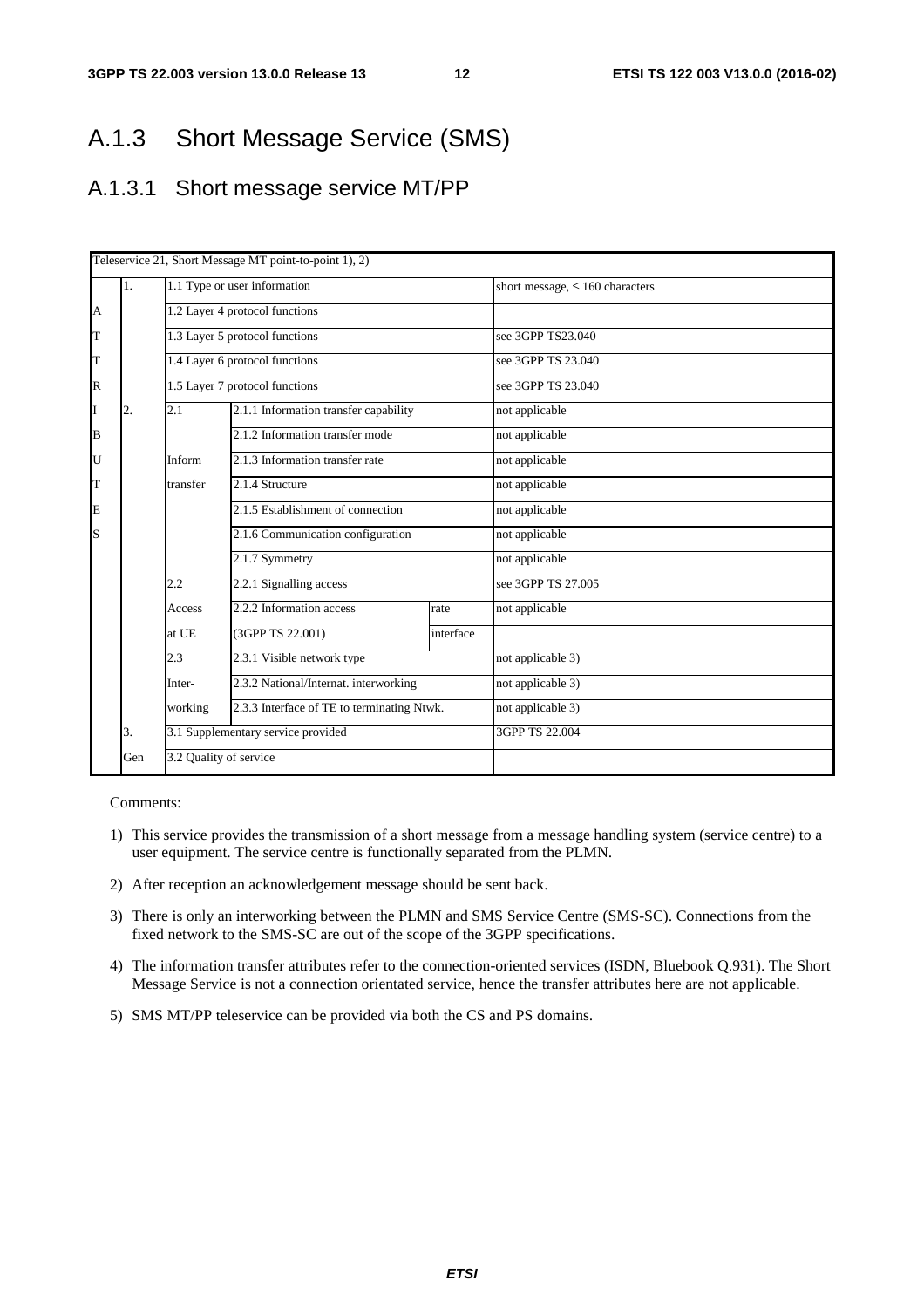### A.1.3.2 Short message service MO/PP

|                |     |                        | Teleservice 22, Short Message MO point-to-point 1), 2)                              |           |                                      |
|----------------|-----|------------------------|-------------------------------------------------------------------------------------|-----------|--------------------------------------|
|                | 1.  |                        | 1.1 Type or user information                                                        |           | short message, $\leq 160$ characters |
| $\overline{A}$ |     |                        | 1.2 Layer 4 protocol functions                                                      |           |                                      |
| T              |     |                        | 1.3 Layer 5 protocol functions                                                      |           | see 3GPP TS 23.040                   |
| T              |     |                        | 1.4 Layer 6 protocol functions                                                      |           | see 3GPP TS 23.040                   |
| $\mathbb R$    |     |                        | 1.5 Layer 7 protocol functions                                                      |           | see 3GPP TS 23.040                   |
| I              | 2.  | 2.1                    | 2.1.1 Information transfer capability                                               |           | not applicable                       |
| $\, {\bf B}$   |     |                        | 2.1.2 Information transfer mode                                                     |           | not applicable                       |
| U              |     | Inform                 | 2.1.3 Information transfer rate                                                     |           | not applicable                       |
| T              |     | transfer               | 2.1.4 Structure                                                                     |           | not applicable                       |
| E              |     |                        | 2.1.5 Establishment of connection                                                   |           | not applicable                       |
| S              |     |                        | 2.1.6 Communication configuration                                                   |           | not applicable                       |
|                |     |                        | 2.1.7 Symmetry                                                                      |           | not applicable                       |
|                |     | 2.2                    | 2.2.1 Signalling access                                                             |           | see 3GPP TS 27,005                   |
|                |     | Access                 | 2.2.2 Information access                                                            | rate      | not applicable                       |
|                |     | at UE                  | (3GPP TS 22.001)                                                                    | interface |                                      |
|                |     | 2.3                    | 2.3.1 Visible network type                                                          |           | not applicable 3)                    |
|                |     | Inter-                 | 2.3.2 National/Internat. interworking<br>2.3.3 Interface of TE to terminating Ntwk. |           | not applicable 3)                    |
|                |     | working                |                                                                                     |           | not applicable 3)                    |
|                | 3.  |                        | 3.1 Supplementary service provided                                                  |           | 3GPP TS 22.004                       |
|                | Gen | 3.2 Quality of service |                                                                                     |           |                                      |

- 1) This service provides the transmission of a short message from a user equipment to a message handling system (service centre). The service centre is functionally separated from the PLMN.
- 2) After reception an acknowledgement message is sent back.
- 3) There is only an interworking between the PLMN and SMS Service Centre (SMS-SC). Connections from the fixed network to the SMS-SC are out of the scope of the 3GPP specifications.
- 4) The information transfer attributes refer to the connection-oriented services (ISDN, Bluebook Q.931). The Short Message Service is not a connection orientated service, hence the transfer attributes here are not applicable.
- 5) Information from the following sources at the UE might be transmitted:
	- a pre-recorded message in a store;
	- a number from the dialling key pad;
	- information from an external keyboard or terminal equipment connected to the ME.
- 6) SMS MO/PP teleservice can be provided via both the CS and PS domains.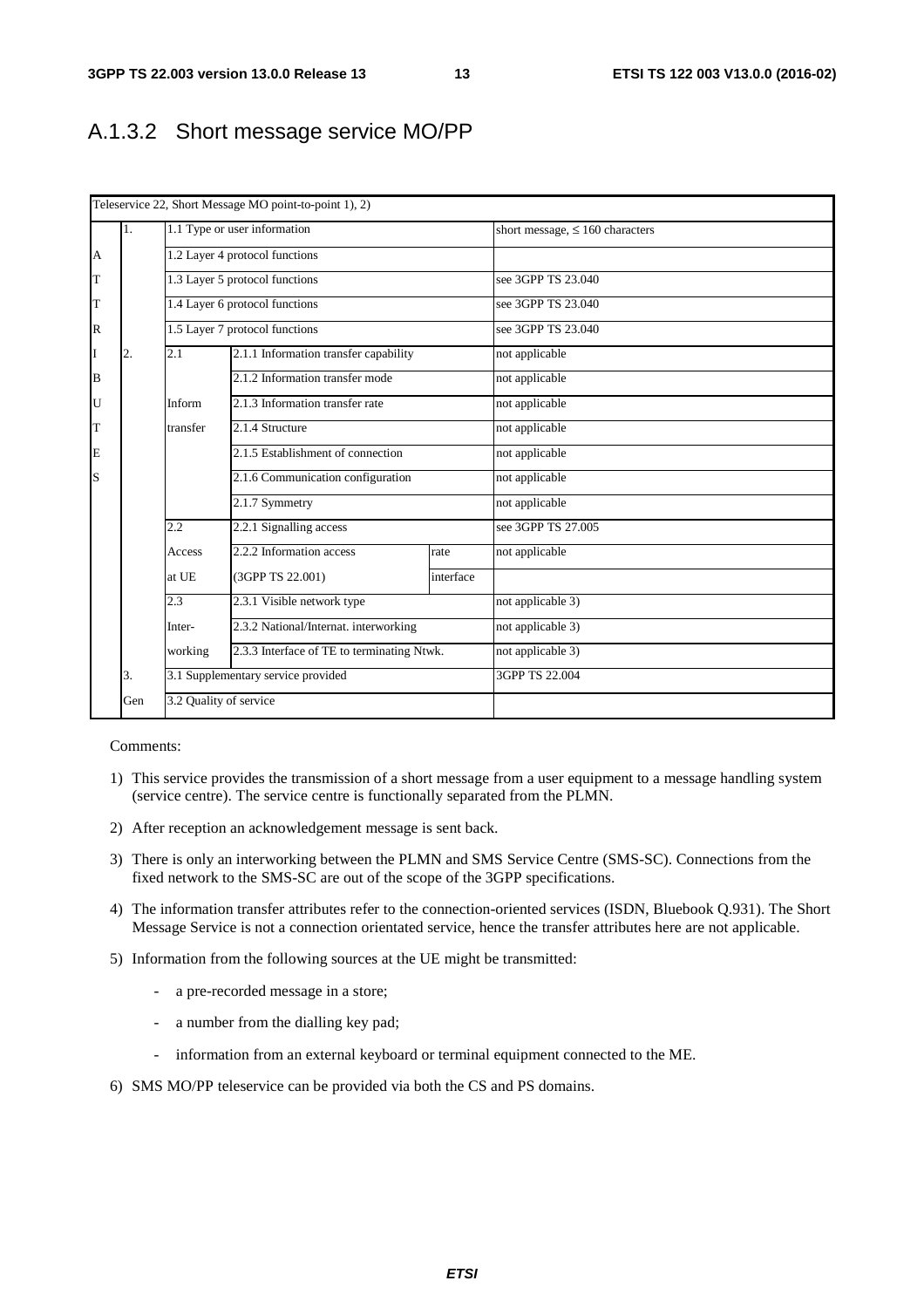#### A.1.3.3 Cell Broadcast Service (CBS)

|                |     | Teleservice 23, Cell Broadcast Service |                                                                                                                   |                                        |                    |
|----------------|-----|----------------------------------------|-------------------------------------------------------------------------------------------------------------------|----------------------------------------|--------------------|
|                | 1.  |                                        | 1.1 Type or user information                                                                                      | short message, $\leq$ 93 characters 4) |                    |
| $\overline{A}$ |     |                                        | 1.2 Layer 4 protocol functions                                                                                    |                                        |                    |
| T              |     |                                        | 1.3 Layer 5 protocol functions                                                                                    |                                        | see 3GPP TS 23.041 |
| T              |     |                                        | 1.4 Layer 6 protocol functions                                                                                    |                                        | see 3GPP TS 23.041 |
| $\mathbb R$    |     |                                        | 1.5 Layer 7 protocol functions                                                                                    |                                        | see 3GPP TS 23.041 |
| I              | 2.  | 2.1                                    | 2.1.1 Information transfer capability                                                                             |                                        | not applicable     |
| B              |     |                                        | 2.1.2 Information transfer mode                                                                                   |                                        | not applicable     |
| U              |     | Inform                                 | 2.1.3 Information transfer rate                                                                                   |                                        | not applicable     |
| T              |     | transfer                               | 2.1.4 Structure                                                                                                   |                                        | not applicable     |
| E              |     |                                        | 2.1.5 Establishment of connection                                                                                 |                                        | not applicable     |
| S              |     |                                        | 2.1.6 Communication configuration                                                                                 |                                        | not applicable     |
|                |     |                                        | 2.1.7 Symmetry                                                                                                    |                                        |                    |
|                |     | 2.2                                    | 2.2.1 Signalling access                                                                                           |                                        | not applicable     |
|                |     | Access                                 | 2.2.2 Information access                                                                                          | rate                                   | not applicable     |
|                |     | at UE                                  | (3GPP TS 22.001)                                                                                                  | interface                              | not applicable     |
|                |     | 2.3                                    | 2.3.1 Visible network type<br>2.3.2 National/Internat. interworking<br>2.3.3 Interface of TE to terminating Ntwk. |                                        | 2)                 |
|                |     | Inter-                                 |                                                                                                                   |                                        | 2)                 |
|                |     | working                                |                                                                                                                   |                                        | (2)                |
|                | 3.  |                                        | 3.1 Supplementary service provided                                                                                |                                        | 3GPP TS 22.004     |
|                | Gen | 3.2 Quality of service                 |                                                                                                                   |                                        |                    |

#### Comments:

- 1) This service provides the transmission of a short message from a message handling system to all user equipments in the area of a Base Station. The service centre is functionally separated from the PLMN. There is no acknowledgement message after reception.
- 2) An interworking only with the Cell-Broadcast Service Centre is foreseen. Connections from the fixed network to the SC are out of the scope of the 3GPP specifications.
- 3) The information transfer attributes refer to the connection-oriented services (ISDN, Bluebook Q.931). The Short Message Service is not a connection orientated service, hence the transfer attributes here are not applicable.
- 4) 3GPP TS 23.041 provides up to 15 concatenated "pages" of up to 93 characters each.

#### A.1.3.4 Short message service description

#### Description of:

teleservice 21, "Short message MT/PP";

teleservice 22 "Short message MO/PP"; and

teleservice 23 "Cell Broadcast Service ".

#### **1 Introduction**

The purpose of this annex is to describe the short message teleservice.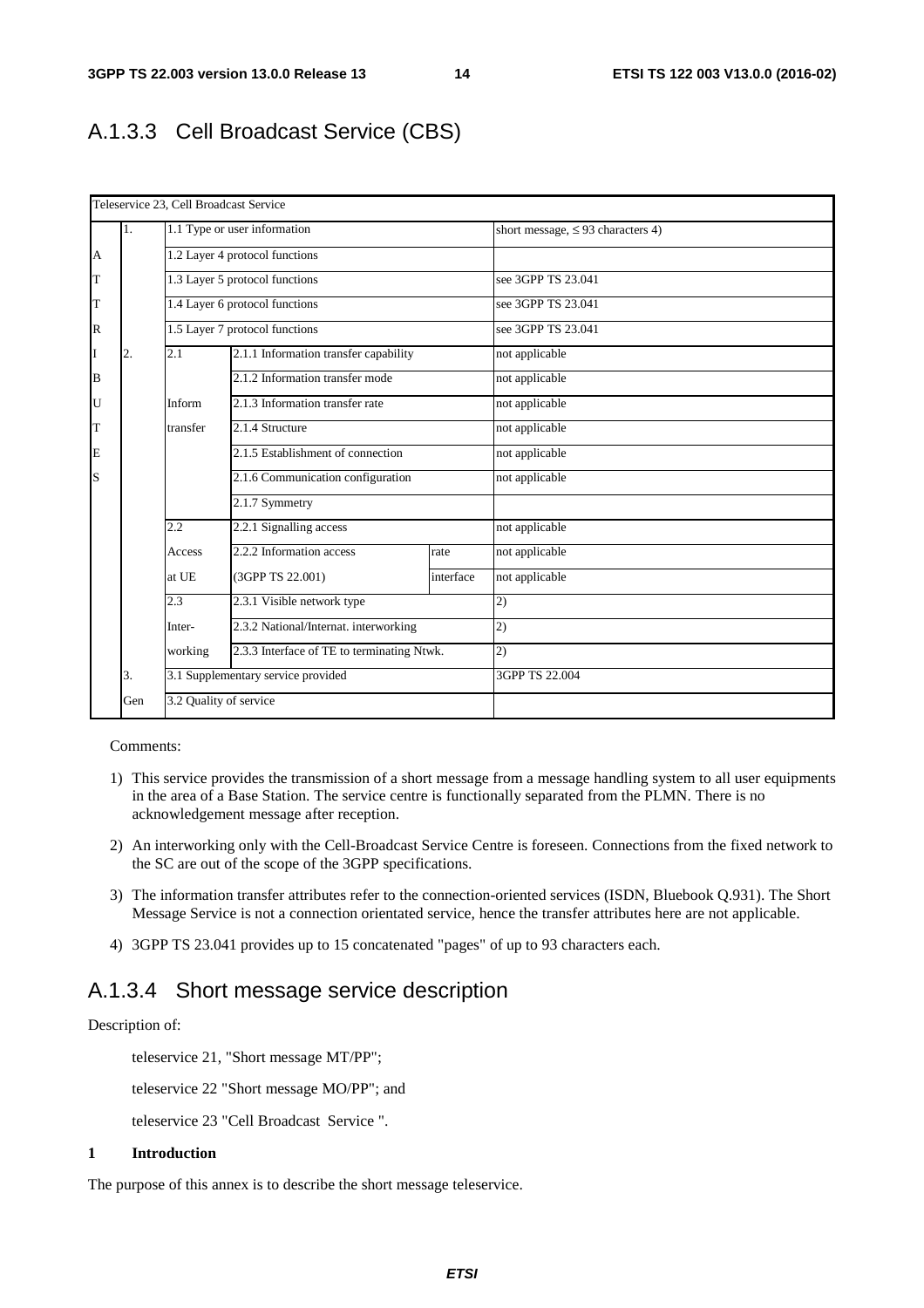Three different types of short messages are defined, namely short message MT/PP (Mobile Terminated/Point-to-point), short message MO/PP (Mobile Originated/Point-to-point) and Cell Broadcast Service messages.

#### **2 Definition of the short message service MT/PP and MO/PP**

For both mobile originated and mobile terminated services the Service Centre acts as store and forward centre. The Service Centre is functionally separate from the PLMN although this does not preclude an integrated implementation. More than one service centre may be connected to a PLMN. Messages may be input to the service centre from a fixed network customer by means of a suitable telecommunications service either from the fixed network, e.g. speech, telex, facsimile, etc. or from a mobile network customer. The list is not intended to be comprehensive and it is entirely open to the service centre provider what telecommunication services it supports. The service centre shall then reformat the message into that provided by the short message service, for delivery to the user equipment.

For mobile originated SMS messages the SMT formats the message into that used by the SMS service and sends to the service centre (to allow interworking with ERMES also ERMES-format addresses may be sent from the UE to the SC). In general the user may use alphanumeric addresses for more user convenience. In principle the message may be intended for a subscriber on the fixed network or for another mobile subscriber. For the message to another mobile subscriber the service centre should deliver as described in this section.

The message text is limited to a length of 160 characters.

The originator does not need to know the location of the mobile subscriber to whom he wants to send a message. The message is addressed to the recipient's Directory Number.

As a part of the basic service for both MT and MO, an acknowledgement will be provided on a message by message basis to the SC (MT) or UE (MO). This acknowledgement indicates that the PLMN has successfully transferred the message to the UE (MT) or SC (MO).

Optionally, the SC may offer final delivery notification to the originator. In this case, the originator may request to have a notification returned from the SC informing her about the delivery of the Short Message to the recipient. This delivery report indicates whether this particular message has been correctly received at the receiving station or not, to the extent that the SC is able to establish this. It does not indicate whether the message has been read. If the delivery report is negative, i.e. the message has not been successfully delivered to the recipient, it shall include the failure cause.

The delivery report is sent to the originator, if reachable, as soon as the information (positive or negative) is available.

In addition, the SC may use the delivery report capabilities for other purposes, such as intermediate status reports etc.

All point-to-point short messages are either to or from the service centre. A message from one user equipment to another must pass through a service centre. This case is effectively an MO and MT message together. The two transactions are separate, though clearly related.

Point-to-point messages may be sent or received when the UE is engaged on a call (voice or data), or in idle mode. However, messages which overlap the boundary of such a call, or during a handover, may be lost, in which case they will be sent again.

The accounting between the SC and PLMN if applicable is for agreement between those parties.

The originator of a short message may notify the SC of an expiry time after which the message is no longer of value and may be deleted by the SC. During the validity period of the message, the SC shall try to deliver the message. After the expiry date the SC will take no further step to deliver the message, but its status may be kept by the SC to enable the originator to enquire the result. If the originator of the short message does not request any expiry time a standard value, e.g. 24 hours, is used.

The Service Centre may give a short message a priority status. This priority message will be attempted to be delivered irrespective of whether or not the UE has been identified as temporarily absent. Delivery of non-priority messages will not be attempted if the UE has been identified as temporarily absent.

If necessary, the originator may request the SC to perform specific operations on a previously submitted short message, such as provision/cancellation of a report or deletion of the short message.

The recipient of a short message will be informed by the message about the date and time it was submitted to the SC.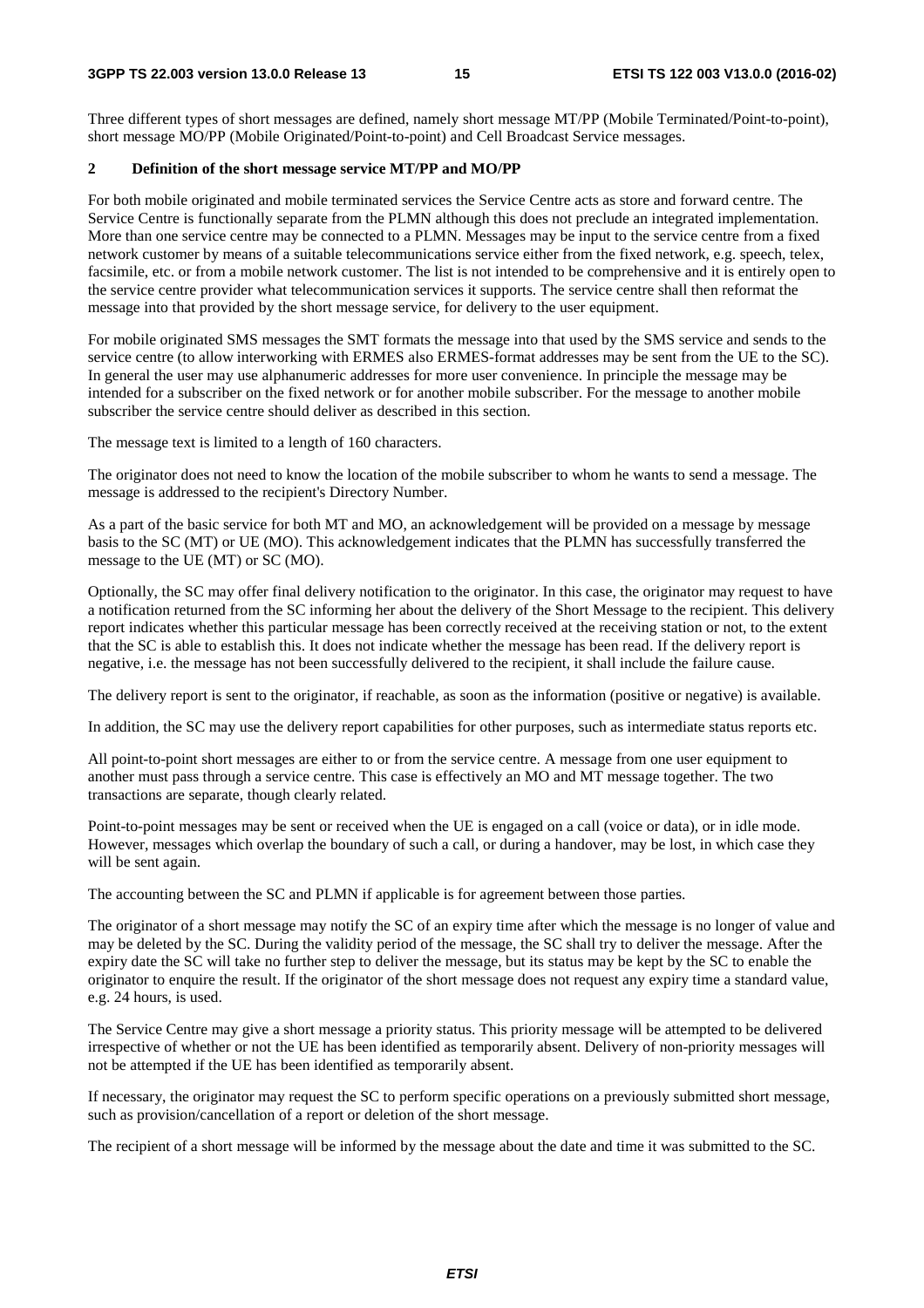If the UE Message Store is full, the Message Store Overflow indicator is activated, and any further messages received will not be accepted. An appropriate specific non-acknowledgement message shall be returned. By help of an optional flow control mechanism further waiting short messages will be transmitted after the UE has memory available again.

#### **3 Reply path**

The reply path facility is an enhancement to the point-to-point SMS. In the mobile originated case the mobile user will request his Service Centre to guarantee to forward a single reply to his message back to him (Reply Path).

In the mobile terminated case the recipient of the Short Message will get an indication by the service centre that a reply via this Service centre will be accepted on a subscriptionless basis. The recipient may then submit a reply to this SC (within a period of time defined by the SC operator), which is then forwarded to the submitter of the original message.

No subscription with the Service centre is needed by the replying user. The costs, if any, for the reply path are allocated to the originator.

#### **4 Definition of the Cell Broadcast Service**

The cell broadcast service is a Teleservice which enables an Information Provider to submit short messages for broadcasting to a specified area within the PLMN.

The cell broadcast service is characterized by the following aspects:

- No acknowledgement is sent from the UE.
- The cell broadcast message is sent in a limited area, defined by the originator of the message, by agreement with the PLMN.
- An identifier is associated with each message. This identifier is received by the UE and used by the short message function of the UE not to store broadcast messages which are not wanted or which have already been received.
- Generally, cell broadcast messages will be sent continuously, so that all such messages are sent in turn, and then repeated. The cycle time will need to be short enough for important messages to be received by travellers moving through a group of cells.
- Cell broadcast messages are MT only. The origination of these messages is outside the scope of 3GPP specifications.
- The maximum length of each cell broadcast message will be 93 characters.
- Cell broadcast DRX mode is defined to improve the battery life for User equipment. This feature is optional.
- Reception of CBS messages for a UE is not a requirement if it is connected in the CS domain. It should be possible for a UE to receive messages if it is connected in the PS domain and no data is currently transmitted.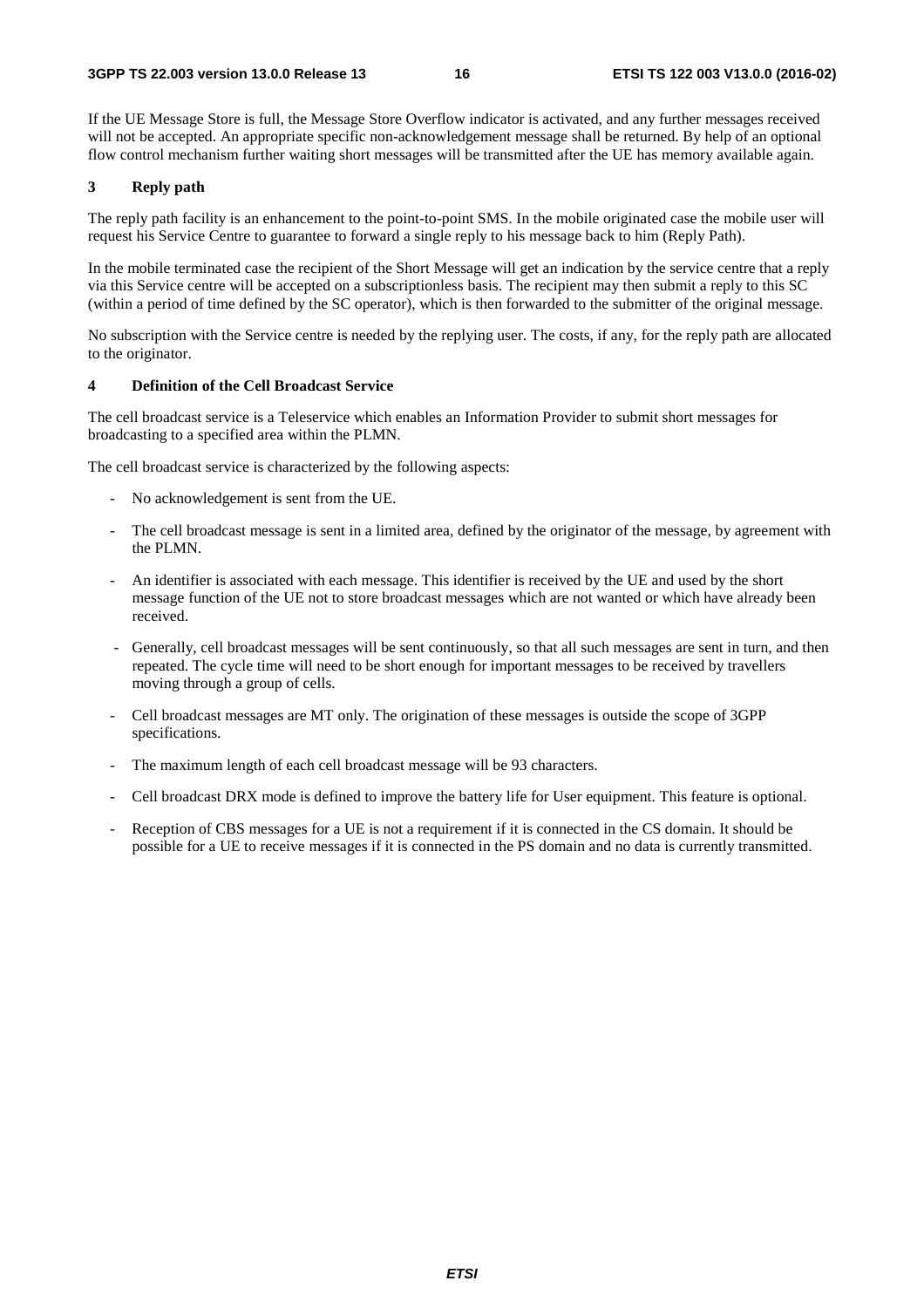### A.1.4 Alternate speech/facsimile G3

|              |            |                        | Teleservice 61, Alternate speech and facsimile group 3 |           |                               |             |             |  |
|--------------|------------|------------------------|--------------------------------------------------------|-----------|-------------------------------|-------------|-------------|--|
|              | 1.         |                        | 1.1 Type or user information                           |           | facsimile/speech              |             |             |  |
| A            | <b>HLC</b> |                        | 1.2 Layer 4 protocol functions                         |           | Procedures according to ITU-T |             |             |  |
| T            |            |                        | 1.3 Layer 5 protocol functions                         |           | recommendation T.30/T4.       |             |             |  |
| T            |            |                        | 1.4 Layer 6 protocol functions                         |           |                               |             |             |  |
| $\mathbb{R}$ |            |                        | 1.5 Layer 7 protocol functions                         |           |                               |             |             |  |
| I            | 2.         | 2.1                    | 2.1.1 Information transfer capability                  |           | alternate speech/group 3 fax  |             |             |  |
| B            | <b>LLC</b> |                        | 2.1.2 Information transfer mode                        |           | circuit                       |             |             |  |
| U            |            | Inform                 | 2.1.3 Information transfer rate                        |           | up to 14400 bits/s            |             |             |  |
| T            |            | transfer               | 2.1.4 Structure                                        |           | not applicable                |             |             |  |
| E            |            |                        | 2.1.5 Establishment of connection                      |           | demand (MO MT)                |             |             |  |
| S            |            |                        | 2.1.6 Communication configuration                      |           | point-to-point                |             |             |  |
|              |            |                        | 2.1.7 Symmetry                                         |           | bidirectional symmetry        |             |             |  |
|              |            | 2.2                    | 2.2.1 Signalling access                                |           | I.440/450 (GSM 04.08)         |             |             |  |
|              |            | Access                 | 2.2.2 Information access                               | rate      | fullrate                      |             |             |  |
|              |            | at UE                  | (3GPP TS 22.001)                                       | interface | 2 wire analogue               |             |             |  |
|              |            | 2.3                    | 2.3.1 Visible network type                             |           | <b>PSTN</b>                   | <b>ISDN</b> | <b>PLMN</b> |  |
|              |            | Inter-                 | 2.3.2 National/Internat. interworking                  |           | international/national        |             |             |  |
|              |            | working                | 2.3.3 Interface of TE to terminating                   |           | 2 wire, analogue/UE           |             |             |  |
|              | 3.         |                        | 3.1 Supplementary service provided                     |           | 3GPP TS 22.004                |             |             |  |
|              | Gen        | 3.2 Quality of service |                                                        |           |                               |             |             |  |

- 1) This Teleservice allows the connection of ITU-T group 3 fax apparatus (send and/or receive) to the user equipments of a PLMN. Facsimile connections may be established to/from group 3 apparatus in the PSTN, ISDN or PLMN.
- 2) A high quality of service even under bad radio conditions and/or in connection to/from moving vehicles is required.
- 3) Both speech and fax portions of the call will use a full rate. The fax portion of the call may use multiple full rate channels.
- 4) Subscription for TS61 includes also subscription for TS62 (refer to 3GPP TS 22.001 [2]). For this reason and in order to allow a user to change between ME supporting TS61 or TS62 both a network and a UE supporting TS61 shall also accept call set-ups for TS62. If a subscriber originates/receives a TS61 call but either the UE or the network do not support TS61 (but supports TS62), then TS61 shall be negotiated to TS62 in accordance to the rules specified in 3GPP TS 27.001 [10]. If the negotiation does not succeed, then the call shall be released.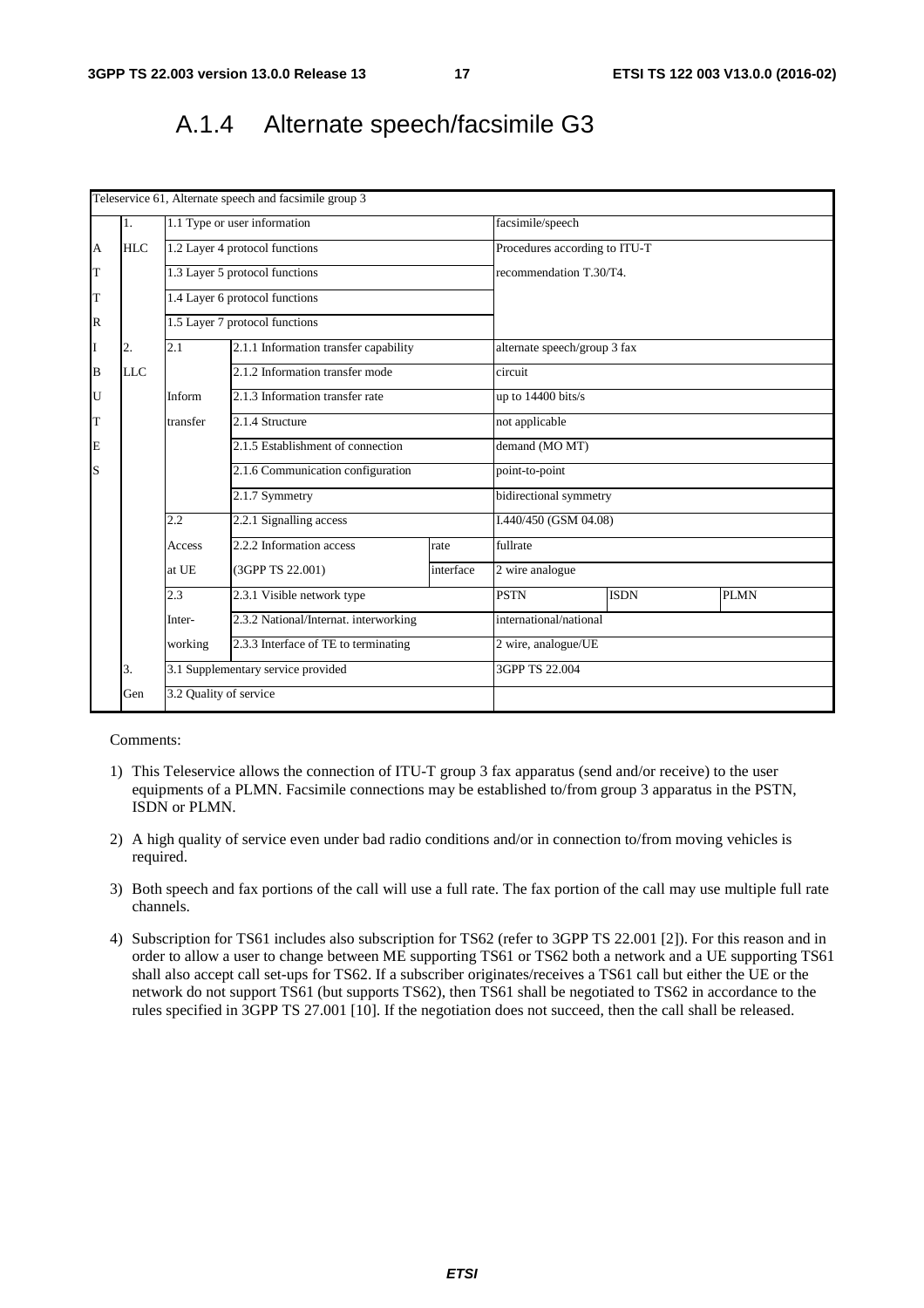### A.1.5 Automatic facsimile G3

|             |            |                              | Teleservice 62, Alternate facsimile group 3 |           |                         |                               |             |  |
|-------------|------------|------------------------------|---------------------------------------------|-----------|-------------------------|-------------------------------|-------------|--|
|             | 1.         | 1.1 Type or user information |                                             |           | facsimile               |                               |             |  |
| A           | <b>HLC</b> |                              | 1.2 Layer 4 protocol functions              |           |                         | Procedures according to ITU-T |             |  |
| $\mathbf T$ |            |                              | 1.3 Layer 5 protocol functions              |           | recommendation T.30/T4. |                               |             |  |
| T           |            |                              | 1.4 Layer 6 protocol functions              |           |                         |                               |             |  |
| $\mathbb R$ |            |                              | 1.5 Layer 7 protocol functions              |           |                         |                               |             |  |
| I           | 2.         | 2.1                          | 2.1.1 Information transfer capability       |           | Facsimile group 3       |                               |             |  |
| B           | <b>LLC</b> |                              | 2.1.2 Information transfer mode             |           | Circuit                 |                               |             |  |
| U           |            | Inform                       | 2.1.3 Information transfer rate             |           | up to 14400 bits/s      |                               |             |  |
| T           |            | Transfer                     | 2.1.4 Structure                             |           | not applicable          |                               |             |  |
| E           |            |                              | 2.1.5 Establishment of connection           |           | demand (MO MT)          |                               |             |  |
| S           |            |                              | 2.1.6 Communication configuration           |           | point-to-point          |                               |             |  |
|             |            |                              | 2.1.7 Symmetry                              |           | bidirectional symmetry  |                               |             |  |
|             |            | 2.2                          | 2.2.1 Signalling access                     |           | I.440/450 (GSM 04.08)   |                               |             |  |
|             |            | Access                       | 2.2.2 Information access                    | rate      | Fullrate                |                               |             |  |
|             |            | At UE                        | (3GPP TS 22.001)                            | interface | 2 wire, analogue        |                               |             |  |
|             |            | 2.3                          | 2.3.1 Visible network type                  |           | <b>PSTN</b>             | <b>ISDN</b>                   | <b>PLMN</b> |  |
|             |            | Inter-                       | 2.3.2 National/Internat. interworking       |           | international/national  |                               |             |  |
|             |            | Working                      | 2.3.3 Interface of TE to terminating        |           | 2 wire, analogue/UE     |                               |             |  |
|             | 3.         |                              | 3.1 Supplementary service provided          |           | 3GPP TS 22.004          |                               |             |  |
|             | Gen        | 3.2 Quality of service       |                                             |           |                         |                               |             |  |

- 1) This teleservice supports a Facsimile Group 3 Autocalling/Autoanswering mode only.
- 2) This teleservice allows connection of ITU-T group 3 fax apparatus to and from the user equipments of a PLMN. Facsimile connections may be established to and from group 3 apparatus in the PSTN, ISDN or PLMN.
- 3) A high quality of service even under bad radio conditions and/or in connection to/from moving vehicles is required.
- 4) If a Network receives a call set-up for TS61 and if the subscriber in question has a subscription for TS62 only, then the network shall negotiate TS61 to TS62 in accordance to the rules specified in 3GPP TS 27.001 [10]. If the negotiation does not succeed, then the call shall be released. See also item 4) in the description of TS61.
- 5) This teleservice may use the multislot mechanism of GERAN.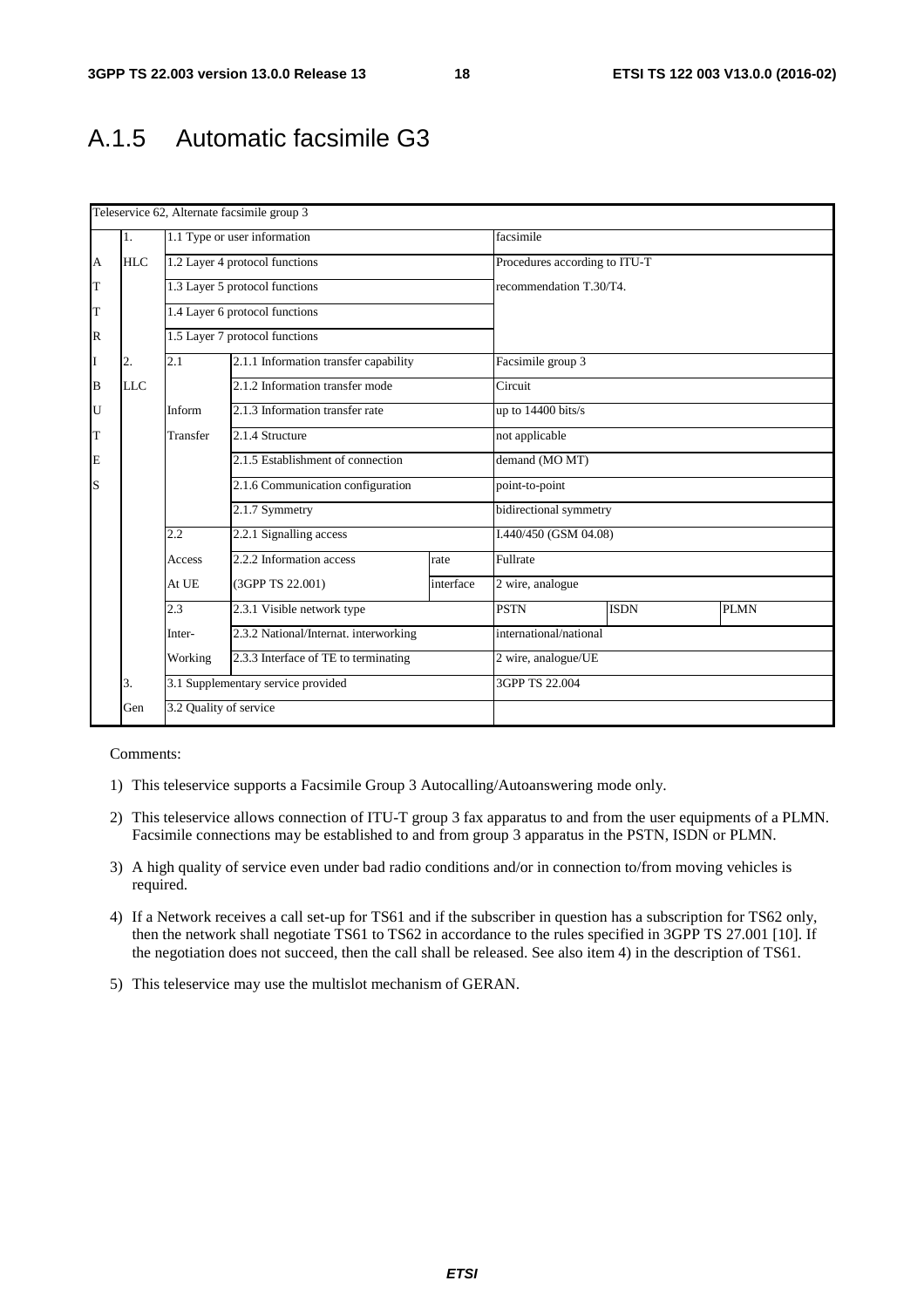## A.1.6 Voice Group Call Service

|                |            |                        | Teleservice 91, Voice Group Call Service |           |                                 |             |           |  |
|----------------|------------|------------------------|------------------------------------------|-----------|---------------------------------|-------------|-----------|--|
|                | 1.         |                        | 1.1 Type or user Information             |           | speech                          |             |           |  |
| $\overline{A}$ | HLC        |                        | 1.2 Layer 4 protocol functions           |           |                                 |             |           |  |
| $\mathbf T$    |            |                        | 1.3 Layer 5 protocol functions           |           |                                 |             |           |  |
| T              |            |                        | 1.4 Layer 6 protocol functions           |           |                                 |             |           |  |
| $\mathbb R$    |            |                        | 1.5 Layer 7 protocol functions           |           |                                 |             |           |  |
| I              | 2.         | 2.1                    | 2.1.1 Information transfer capability    |           | speech (digital representation) |             |           |  |
| $\, {\bf B}$   | <b>LLC</b> |                        | 2.1.2 Information transfer mode          |           | circuit                         |             |           |  |
| $\mathbf U$    |            | Inform                 | 2.1.3 Information transfer rate          |           | not applicable                  |             |           |  |
| T              |            | transfer               | 2.1.4 Structure                          |           | not applicable                  |             |           |  |
| E              |            |                        | 2.1.5 Establishment of connection        |           | demand MO MT                    |             |           |  |
| S              |            |                        | 2.1.6 Communication configuration        |           | multipoint                      |             |           |  |
|                |            |                        | 2.1.7 Symmetry                           |           | bidirectional symmetry          |             |           |  |
|                |            | 2.2                    | 2.2.1 Signalling access                  |           | manual                          |             |           |  |
|                |            | Access                 | 2.2.2 Information access                 | rate      | full rate/half rate             |             |           |  |
|                |            | at UE                  | (3GPP TS 22.001)                         | interface |                                 |             |           |  |
|                |            | 2.3                    | 2.3.1 Visible network type               |           | PSTN/ISDN/ PLMN                 |             |           |  |
|                |            | Inter-                 | 2.3.2 National/Internat. interworking    |           | international/national          |             |           |  |
|                |            | working                | 2.3.3 Interface of TE to terminating     |           | 2 wire, analogue                | 4 wire      | <b>ME</b> |  |
|                |            |                        |                                          |           |                                 | $S$ (B+B+D) |           |  |
|                | 3.         |                        | 3.1 Supplementary service provided       |           | 3GPP TS 42.068                  |             |           |  |
|                | Gen        | 3.2 Quality of service |                                          |           |                                 |             |           |  |

Comments:

 This service provides for speech conversation of a predefined group of service subscribers in half duplex mode on the radio link taking into account multiple mobile service subscribers involved in the VGCS call per cell. A detailed service description is given in 3GPP TS 42.068 [5].

This teleservice shall only be provided via a GERAN A/Gb mode of operation.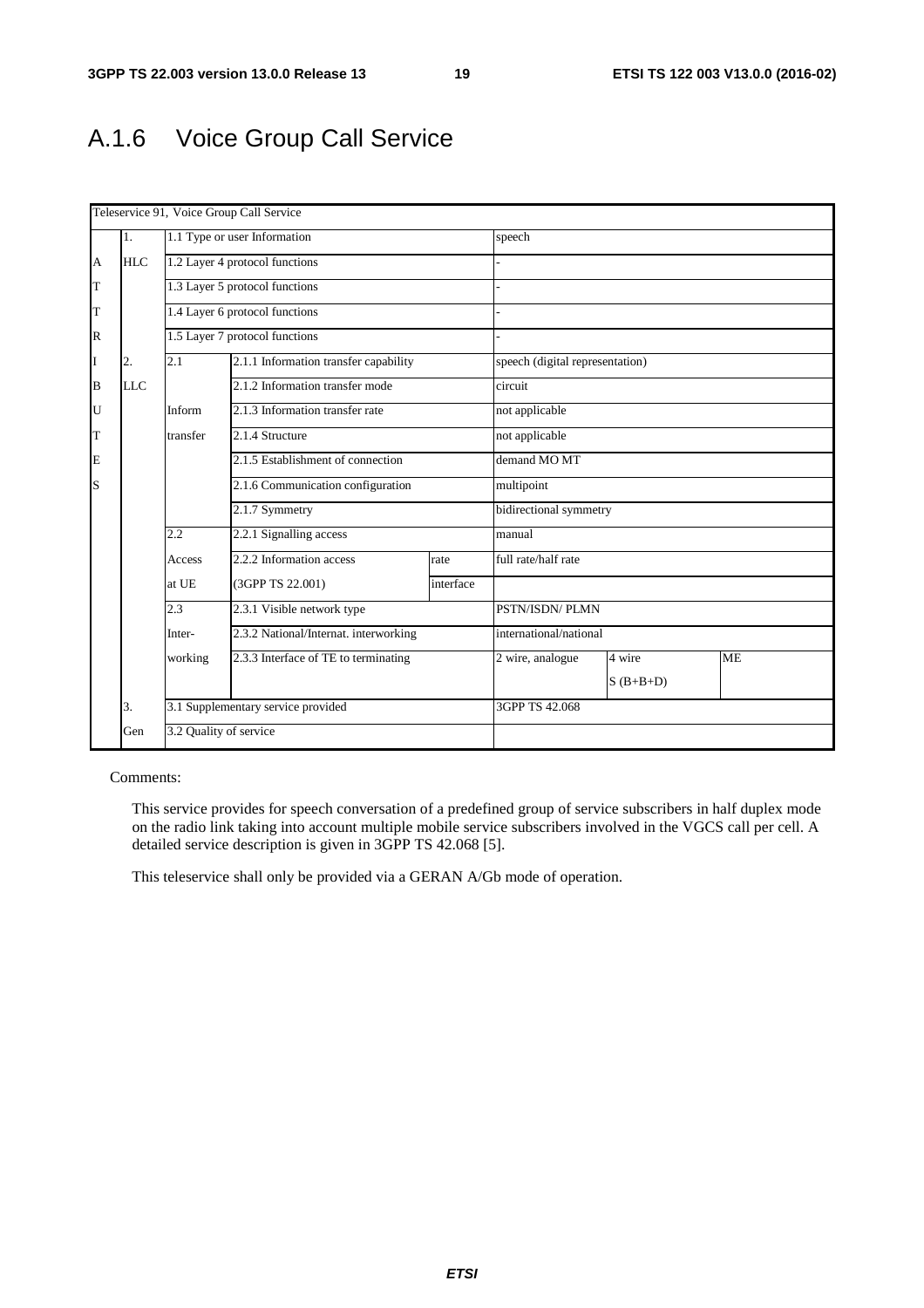### A.1.7 Voice Broadcast Service

|          | Teleservice 92, Voice Broadcast Service |                                   |                                       |                                 |                     |                        |           |  |  |  |
|----------|-----------------------------------------|-----------------------------------|---------------------------------------|---------------------------------|---------------------|------------------------|-----------|--|--|--|
|          | 1.                                      |                                   | 1.1 Type or user Information          |                                 | speech              |                        |           |  |  |  |
| A        | <b>HLC</b>                              |                                   | 1.2 Layer 4 protocol functions        |                                 |                     |                        |           |  |  |  |
| T        |                                         |                                   | 1.3 Layer 5 protocol functions        |                                 |                     |                        |           |  |  |  |
| T        |                                         |                                   | 1.4 Layer 6 protocol functions        |                                 |                     |                        |           |  |  |  |
| R        |                                         |                                   | 1.5 Layer 7 protocol functions        |                                 |                     |                        |           |  |  |  |
| I        | 2.                                      | 2.1                               | 2.1.1 Information transfer capability | speech (digital representation) |                     |                        |           |  |  |  |
| $\bf{B}$ | <b>LLC</b>                              |                                   | 2.1.2 Information transfer mode       | circuit                         |                     |                        |           |  |  |  |
| U        |                                         | Inform                            | 2.1.3 Information transfer rate       |                                 | not applicable      |                        |           |  |  |  |
| T        |                                         | transfer                          | 2.1.4 Structure                       |                                 | not applicable      |                        |           |  |  |  |
| E        |                                         |                                   | 2.1.5 Establishment of connection     |                                 | demand MO MT        |                        |           |  |  |  |
| S        |                                         |                                   | 2.1.6 Communication configuration     |                                 | broadcast           |                        |           |  |  |  |
|          |                                         |                                   | 2.1.7 Symmetry                        |                                 |                     | unidirectional         |           |  |  |  |
|          |                                         | 2.2                               | 2.2.1 Signalling access               |                                 | manual              |                        |           |  |  |  |
|          |                                         | Access                            | 2.2.2 Information access              | rate                            | full rate/half rate |                        |           |  |  |  |
|          |                                         | at UE                             | (3GPP TS 22.001)                      | interface                       |                     |                        |           |  |  |  |
|          |                                         | 2.3<br>2.3.1 Visible network type |                                       | PSTN/ISDN/ PLMN                 |                     |                        |           |  |  |  |
|          |                                         | Inter-                            | 2.3.2 National/Internat. interworking |                                 |                     | international/national |           |  |  |  |
|          |                                         | working                           | 2.3.3 Interface of TE to terminating  |                                 | 2 wire, analogue    | 4 wire                 | <b>ME</b> |  |  |  |
|          |                                         |                                   |                                       |                                 |                     | $S$ (B+B+D)            |           |  |  |  |
|          | 3.                                      |                                   | 3.1 Supplementary service provided    | 3GPP TS 42.069                  |                     |                        |           |  |  |  |
|          | Gen                                     | 3.2 Quality of service            |                                       |                                 |                     |                        |           |  |  |  |

#### Comments:

 This service provides for the distribution of speech, generated by a service subscriber, to all or a predefined group service subscribers located in this area. A detailed service description is given in 3GPP TS 42.069 [6].

This teleservice shall only be provided via a GERAN A/Gb mode of operation.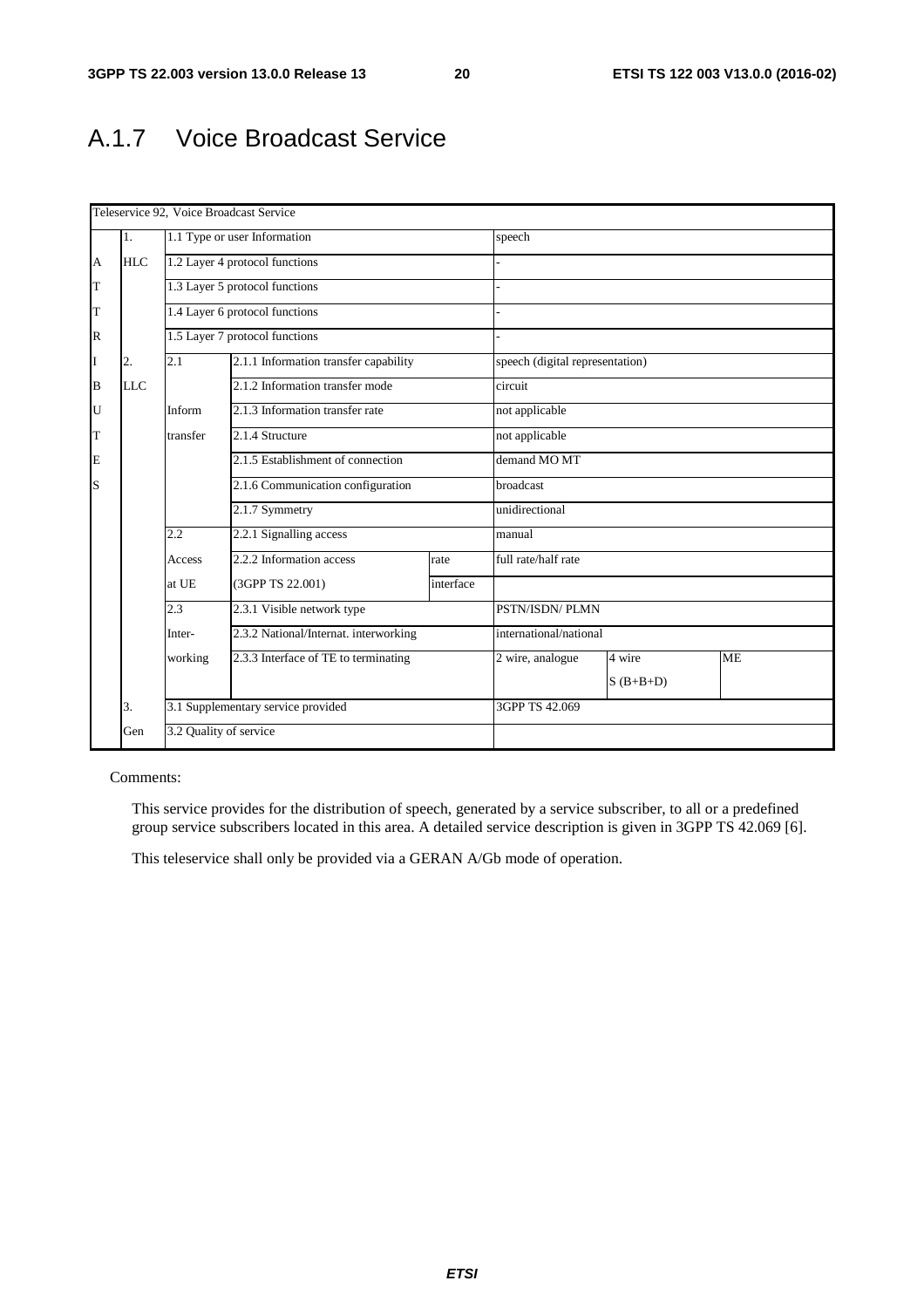## Annex B (informative): Change history

| <b>Change history</b> |                     |                |             |           |              |                     |                       |                                                                                        |        |            |               |
|-----------------------|---------------------|----------------|-------------|-----------|--------------|---------------------|-----------------------|----------------------------------------------------------------------------------------|--------|------------|---------------|
| <b>TSG SA#</b>        | <b>SA Doc.</b>      | <b>SA1 Doc</b> | <b>Spec</b> | <b>CR</b> | Rev          | <b>Rel</b>          |                       | <b>Cat Subject/Comment</b>                                                             | Old    | <b>New</b> | WI            |
| Dec 1999              |                     |                | 02.03       |           |              |                     |                       | Transferred to 3GPP SA1                                                                | 8.0.0  | 3.0.0      |               |
| SA#06                 |                     |                | 02.03       |           |              |                     |                       |                                                                                        | 3.0.0  |            |               |
| SP-06                 | SP-99519            | S1-991025      | 22.003      | 001       |              | <b>R99</b>          | D                     | Mainly an editorial update for<br>GSM/3GPP use                                         | 3.0.0  | 3.1.0      |               |
| SP-07                 | SP-000069 S1-000140 |                | 22.003      | 002       |              | R99                 | D                     | Editorial modification for change<br>of SMS-CB to CBS and to<br>correct the references | 3.1.0  | 3.2.0      |               |
| SP-07                 | SP-000071 S1-000162 |                | 22.003      | 003       |              | <b>R00</b>          | B                     | Addition of Wideband AMR                                                               | 3.1.0  | 4.0.0      |               |
| SP-10                 | SP-000687 S1-000866 |                | 22.003      | 004       | 1            | Rel-4               | Ć                     | Removal of TS61 and TS62 in<br>NT mode from GSM in Rel-4<br>and later releases         | 4.0.0  | 4.1.0      | <b>FAX</b>    |
| $SP-12$               | SP-010243 S1-010563 |                | 22.003      | 007       |              | Rel-4               | A                     | Removal of Voice Group Service 4.1.0                                                   |        | 4.2.0      | <b>VGCS</b>   |
| <b>SP-14</b>          | SP-010672 S1-011290 |                | 22.003      | 008       |              | Rel-5               | C                     | Clarification of requirements for<br>support of codecs                                 | 4.2.0  | 5.0.0      | <b>AMRWB</b>  |
| $SP-15$               | SP-020045 S1-020457 |                | 22.003      | 010       |              | Rel-5               | A                     | Editorial CR to correct terms and 5.0.0<br>references                                  |        | 5.1.0      | <b>CORREC</b> |
| SP-15                 | SP-020164           |                | 22.003      | 011       | $\mathbf{1}$ | Rel-5               | C                     | Support of Legacy Transceivers<br>in GERAN                                             | 5.0.0  | 5.1.0      | <b>AMR</b>    |
| $SP-16$               | SP-020245 S1-020889 |                | 22.003      | 012       |              | $\overline{ReI}$ -5 | F                     | CR to 22.003 Corrections on<br>ASCI and Fax due to GERAN lu<br>mode                    | 5.1.0  | 5.2.0      | <b>TEI</b>    |
| $SP-26$               | SP-040744 S1-040997 |                | 22.003      |           |              | Rel-6               |                       | Updated from Rel-5 to Rel-6                                                            | 5.2.0  | 6.0.0      |               |
| $SP-34$               |                     |                | 22.003      |           |              | Rel-7               |                       | Provision of Rel-7 version as a<br>result of approval of 22.003-<br>0013 for Rel-8     | 6.0.0  | 7.0.0      |               |
| $SP-34$               | SP-060776 S1-061424 |                | 22.003      | 013       |              | Rel-8               | $\overline{\text{c}}$ | Addition of emergency related<br>data to a TS12 call                                   | 6.0.0  | 8.0.0      | EData         |
| SP-46                 |                     |                |             |           |              |                     |                       | Updated to Rel-9 by MCC                                                                | 8.0.0  | 9.0.0      |               |
| 2011-03               |                     |                |             |           |              |                     | $\overline{a}$        | Update to Rel-10 version (MCC)                                                         | 9.0.0  | 10.0.0     |               |
| 2012-09               |                     |                |             |           |              |                     | L.                    | Update to Rel-11 version (MCC)                                                         | 10.0.0 | 11.0.0     |               |
| 2014-09               |                     |                |             |           |              |                     |                       | Update to Rel-12 version (MCC)                                                         | 11.0.0 | 12.0.0     |               |
| 2015-01               |                     |                |             |           |              |                     |                       | Update to Rel-13 version (MCC)                                                         | 12.0.0 | 13.0.0     |               |